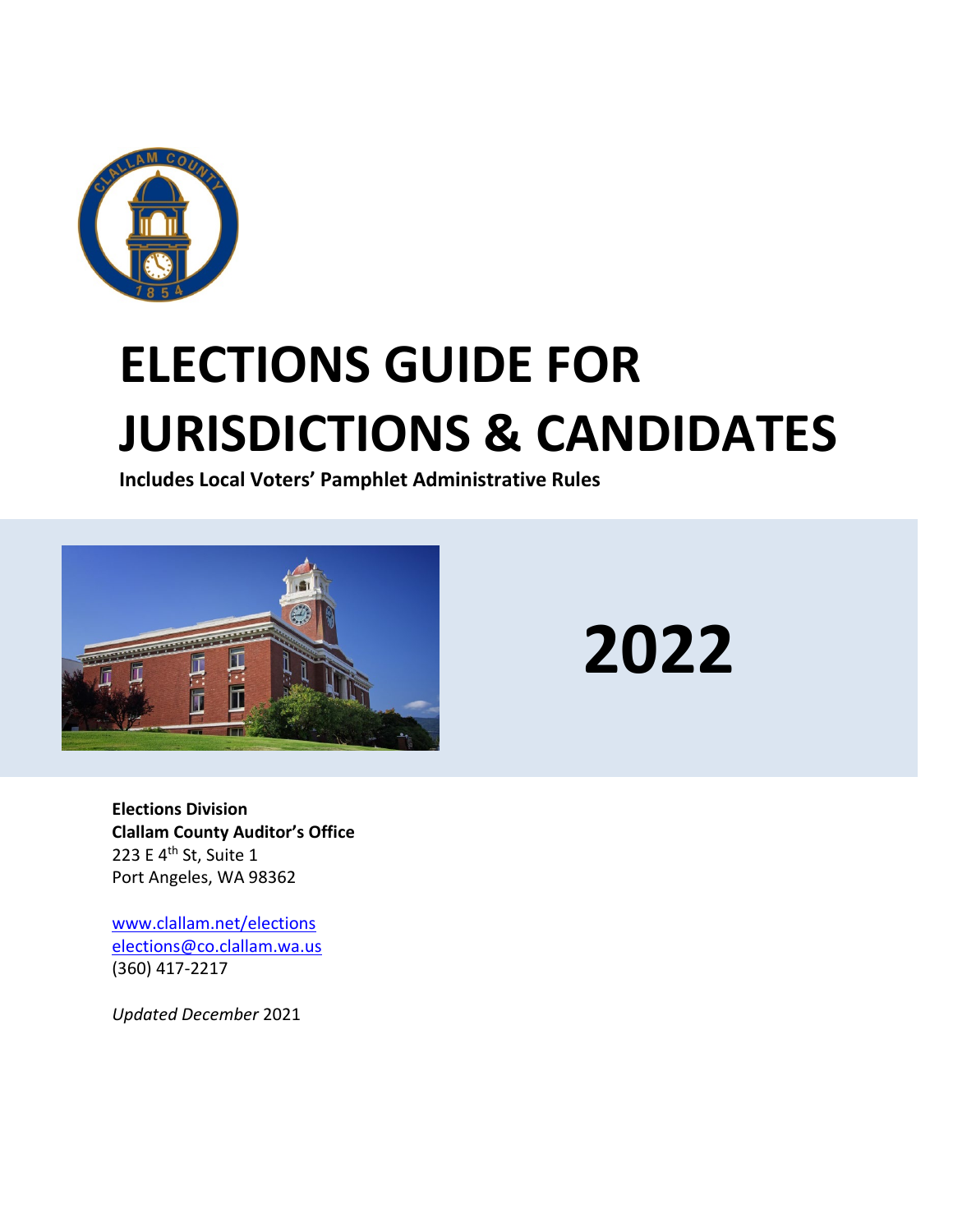## **Table of Contents**

| Questions about:                      | Contact:                                     |
|---------------------------------------|----------------------------------------------|
| Planning for and Scheduling Elections | Susan Johnson, Elections Manager             |
| Filing a Resolution                   | 360-417-2217                                 |
| <b>Ballot Titles</b>                  | sjohnso1@co.clallam.wa.us                    |
| <b>Election Costs</b>                 |                                              |
| <b>Voters' Pamphlet Materials</b>     |                                              |
| Bond and Levy Validation              | Sherry Price, Voter Registration Coordinator |
| <b>Purchasing Election Data</b>       | 360-417-2221                                 |
| Maps                                  | sprice@co.clallam.wa.us                      |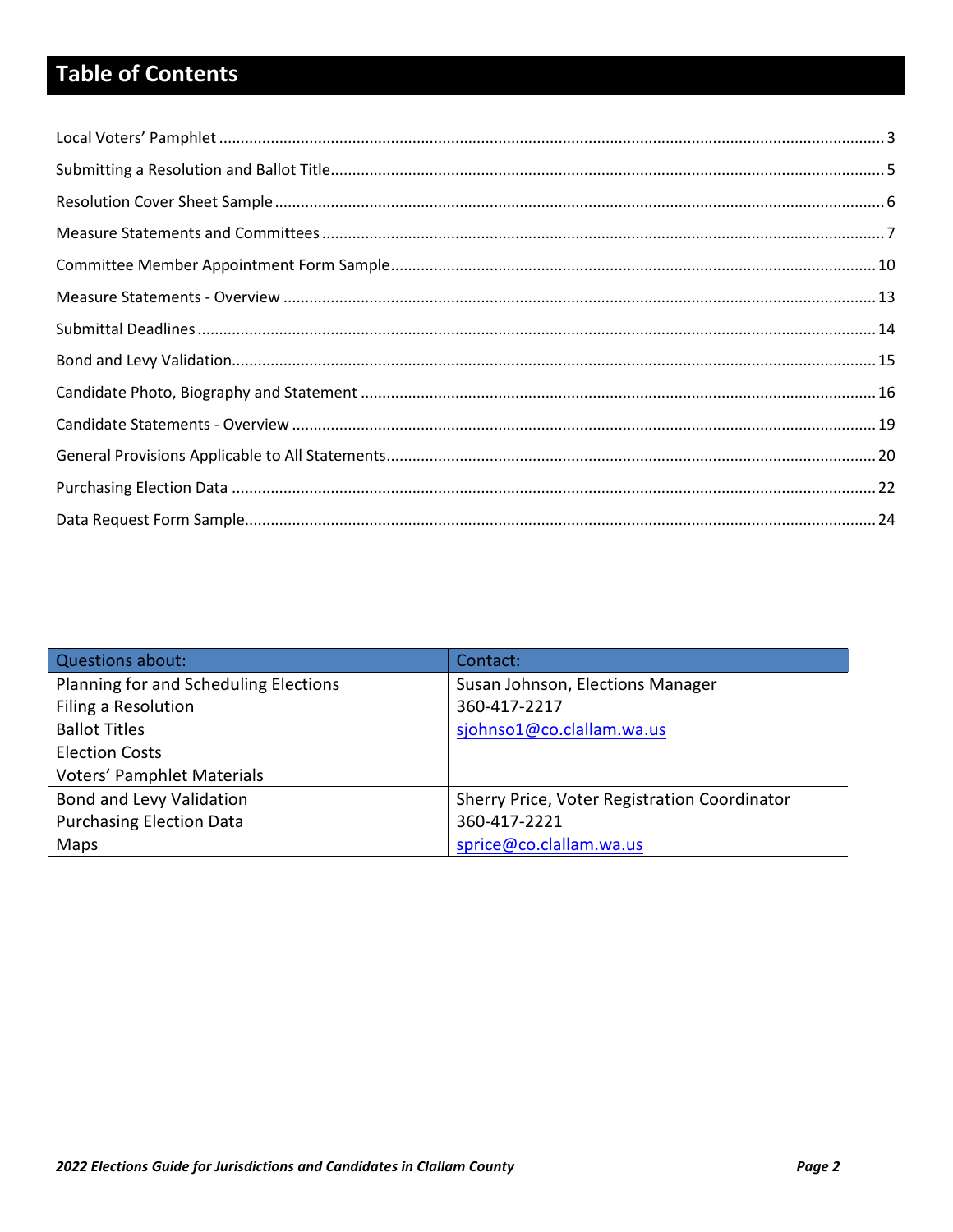## <span id="page-2-0"></span>**Local Voters' Pamphlet**

**Publication of Local Voters' Pamphlet and Administrative Rules** *[RCW 29A.32.230](https://app.leg.wa.gov/rcw/default.aspx?cite=29A.32.230)*

*[RCW 29A.32.241](https://apps.leg.wa.gov/rcw/default.aspx?cite=29A.32.241)*

Clallam County will publish a local voters' pamphlet for each election. All local jurisdictions in the county with measures or candidates on the ballot are automatically included. For the General Election, the Local Voters' Pamphlet will continue to be produced in conjunction with the State Voters' Pamphlet. All pamphlets will be available in both printed and electronic form on the Auditor's website: [www.clallam.net/elections.](http://www.clallam.net/elections)

Contents to be included in the Clallam County Local Voters' Pamphlet shall include, but are not limited to:

- Official ballot title
- Explanatory statement
- "For" and "Against" statements, if submitted
- Committee contact information
- Candidate statements, bios and photos

The full text of a resolution calling for an election isn't printed in the Local Voters' Pamphlet. Resolutions are posted on the Auditor's website.

The Elections Division of the Auditor's Office will determine how the Local Voters' Pamphlet will be distributed, based on the size of the election and the number of jurisdictions participating. The Local Voters' Pamphlet may be distributed in any one of the following ways:

- By mail to all households (saturation)
- By mail to all registered voter households
- Included with the ballot and mailed to each registered voter

The intent of a printed voters' pamphlet and an online voters' guide is to provide citizens of Clallam County with informative, objective, consistent, and readable information regarding candidates and ballot measures.

These administrative rules set forth the manner and method in which a local voters' pamphlet is to be published and distributed. Rules are written in accordance with the provisions of [Chapter 29A, Section 32](https://app.leg.wa.gov/rcw/default.aspx?cite=29a.32) of the Revised Code of Washington (RCW) and [Clallam County](http://websrv7.clallam.net/forms/ordinances/Ord667.pdf)  [Ordinance No. 667, 1999](http://websrv7.clallam.net/forms/ordinances/Ord667.pdf) authorizing the publication of a local voters' pamphlet.

These rules apply to all jurisdictions, candidates, and statement committees participating in a Clallam County election for which a local voters' pamphlet will be available.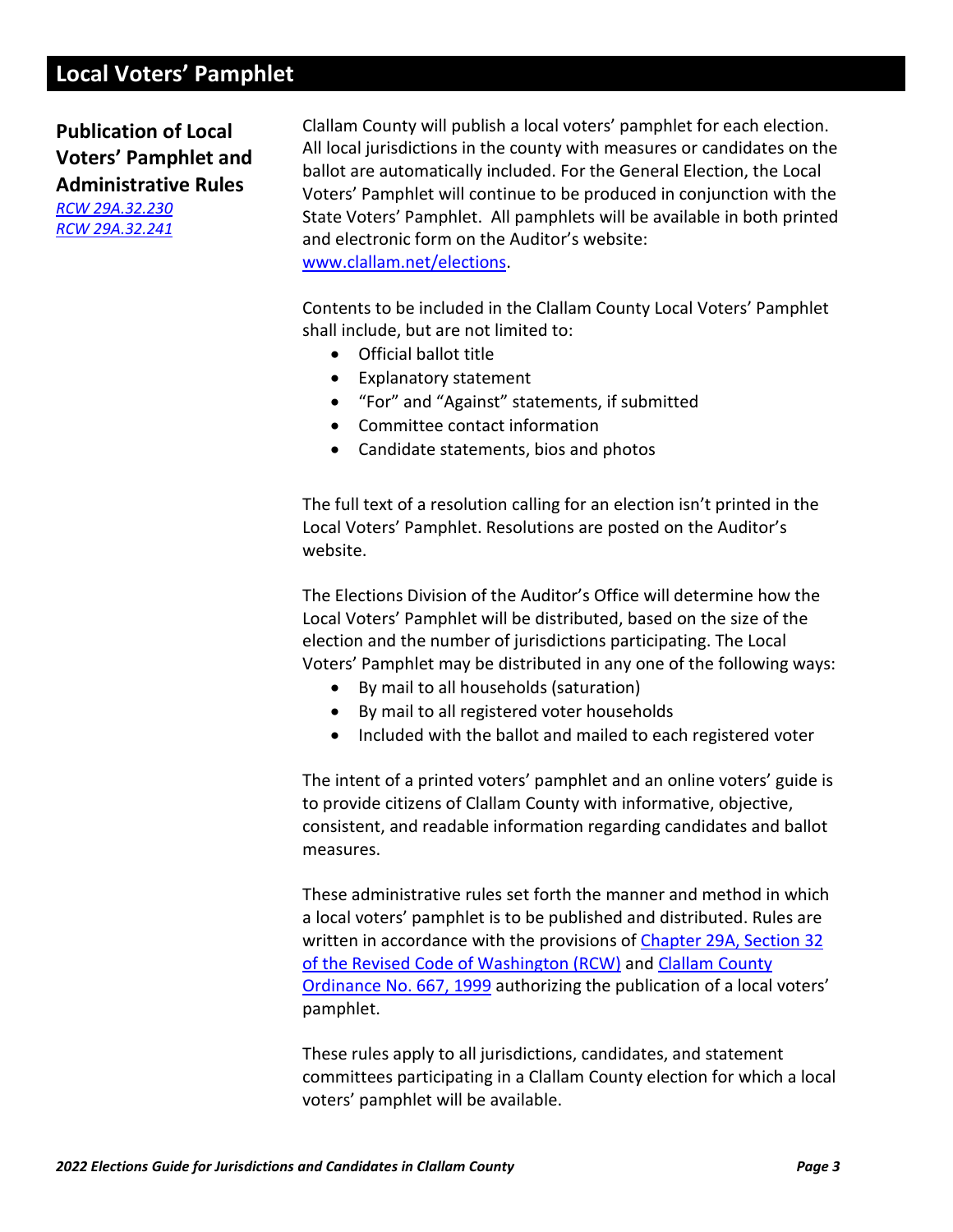The Elections Division will notify all jurisdictions within Clallam County of its intent to publish a local voters' pamphlet on a yearly basis. Notification will be by email and will occur at least 90 days before the publication and distribution of the pamphlet.

## **Cost of Participating in an Election** *[RCW 29A.32.270](https://app.leg.wa.gov/rcw/default.aspx?cite=29a.32.270) [RCW 29A.04.410](https://app.leg.wa.gov/RCW/default.aspx?cite=29A.04.410)*

Each jurisdiction is responsible for paying its proportionate share of election costs. Clallam County will bill the jurisdiction directly for these costs.

The State Auditor's Office has established uniform procedures for allocating election costs to each jurisdiction based upon its registered voter population as a percentage of registered voters in all jurisdictions participating in that election.

Election costs vary from one election to the next depending on a variety of factors. However, the number of participating jurisdictions and their respective size are the primary variables impacting costs. For example, an election shared by three jurisdictions will likely cost more per voter than an election shared by twenty-five jurisdictions.

Special elections in February and April are often shared by a smaller number of jurisdictions; thus, the proportionate share of the cost is often greater.

A specific cost or quote is difficult to provide in advance of an election. The cost allocation is dependent upon the number of jurisdictions and registered voters participating in the election. Estimates will be based on a reasonable range, taking into account historical information and specific known information about a particular election date.

The preparation of a local voters' pamphlet is an election cost. It is prorated, charged, and billed to local jurisdictions in the same manner as other election costs.

If a mandatory recount is required for a candidate in a jurisdiction, the cost of the recount is billed to the jurisdiction.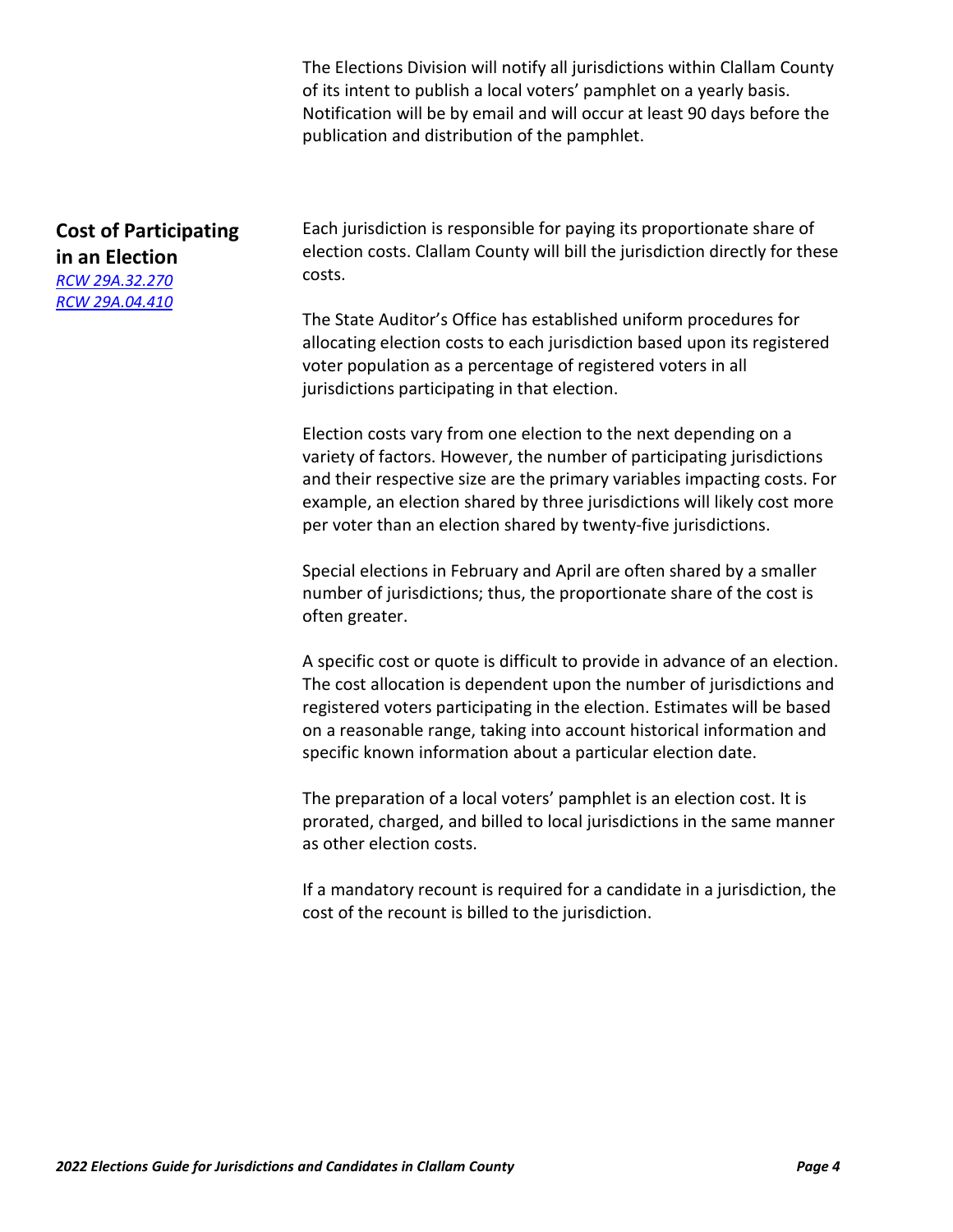## <span id="page-4-0"></span>**Submitting a Resolution and Ballot Title**

| <b>Submittal Process</b><br>for Resolutions<br>RCW 29A.04.330       | Resolutions calling for an election by a jurisdiction shall be submitted<br>on or before the resolution deadline established by state law.<br>Resolutions calling for a special election in February or April must be<br>submitted at least 60 calendar days prior to the election date.<br>Resolutions calling for an election in conjunction with the Primary or<br>General Election must be submitted by the established deadlines for<br>those elections. See page 14 for resolution deadlines. |
|---------------------------------------------------------------------|-----------------------------------------------------------------------------------------------------------------------------------------------------------------------------------------------------------------------------------------------------------------------------------------------------------------------------------------------------------------------------------------------------------------------------------------------------------------------------------------------------|
|                                                                     | How to submit a resolution<br>To place a measure on the ballot, a resolution must be emailed by the<br>deadline to elections@co.clallam.wa.us.                                                                                                                                                                                                                                                                                                                                                      |
|                                                                     | A Resolution Cover Sheet is required and MUST accompany each<br>resolution. This cover sheet contains important contact information<br>required by the Elections Division. A Resolution Cover Sheet is<br>available on the Auditor's website: www.clallam.net/elections under<br>the "Ballot Measures" link.                                                                                                                                                                                        |
| <b>Ballot Titles for</b><br><b>Local Measures</b><br>RCW 29A.36.071 | For measures submitted to the voters of a city or town, the official<br>ballot title is prepared by the city or town attorney. For measures<br>submitted to the voters of a unit of local government other than a city<br>or town (e.g. a county, fire district, or school district), the official ballot<br>title is prepared by the Clallam County Prosecuting Attorney.                                                                                                                          |
|                                                                     | The format and content requirements for local measure ballot titles<br>are very specific and must conform to state law. Each ballot title must<br>contain the following elements:<br>Identification of the enacting legislative body<br>$\bullet$<br>A statement of the subject matter not exceeding 10 words in<br>$\bullet$<br>length<br>A concise description of the measure not exceeding 75 words<br>in length<br>A question<br>٠                                                              |
|                                                                     | Resolutions submitted by jurisdictions that need a ballot title prepared<br>by the Clallam County Prosecuting Attorney will be forwarded to that<br>office.                                                                                                                                                                                                                                                                                                                                         |
| <b>Ballot Title Appeal</b><br>RCW 29A.36.090                        | Any person dissatisfied with the ballot title for a local measure written<br>by the city/town attorney or the Clallam County Prosecuting Attorney<br>may appeal to the Clallam County Superior Court pursuant to RCW<br>29A.36.090.                                                                                                                                                                                                                                                                 |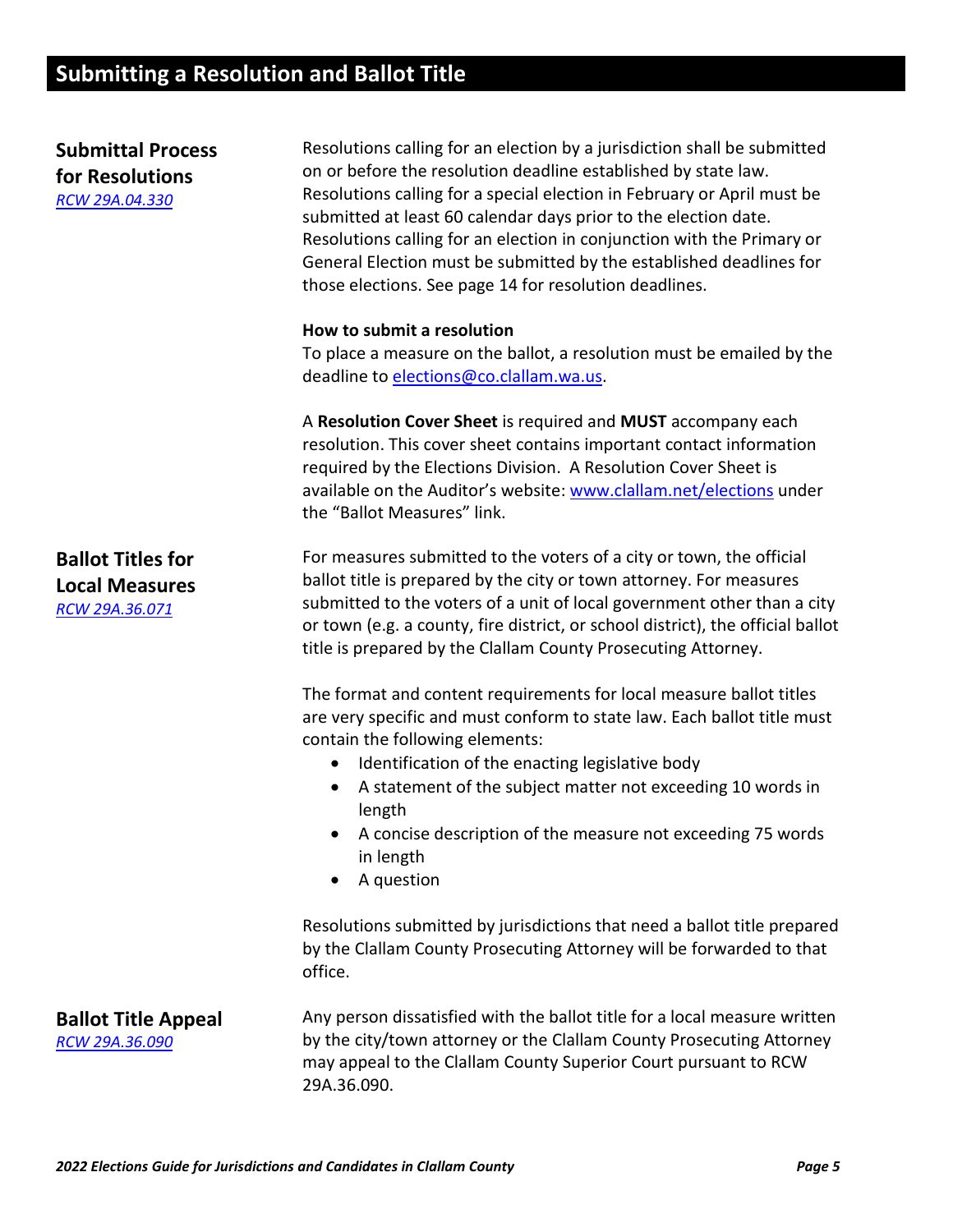## <span id="page-5-0"></span>**Resolution Cover Sheet**

Please include this form with each resolution.

| Date of Election:<br><u> Alexandria de la contrada de la contrada de la contrada de la contrada de la contrada de la contrada de la c</u> |                                                                                                               |  |  |  |  |
|-------------------------------------------------------------------------------------------------------------------------------------------|---------------------------------------------------------------------------------------------------------------|--|--|--|--|
|                                                                                                                                           |                                                                                                               |  |  |  |  |
|                                                                                                                                           |                                                                                                               |  |  |  |  |
|                                                                                                                                           |                                                                                                               |  |  |  |  |
|                                                                                                                                           |                                                                                                               |  |  |  |  |
| etc.) as determined by your legal counsel:                                                                                                | Please state the pass/fail requirement for this measure (simple majority, supermajority, 60% plus validation, |  |  |  |  |
|                                                                                                                                           |                                                                                                               |  |  |  |  |
|                                                                                                                                           |                                                                                                               |  |  |  |  |
|                                                                                                                                           |                                                                                                               |  |  |  |  |
|                                                                                                                                           |                                                                                                               |  |  |  |  |
|                                                                                                                                           |                                                                                                               |  |  |  |  |

**Questions?** Ciallam County Elections Division<br>Phone: 360-417-2217<br>Email: elections@co.clallam.wa.us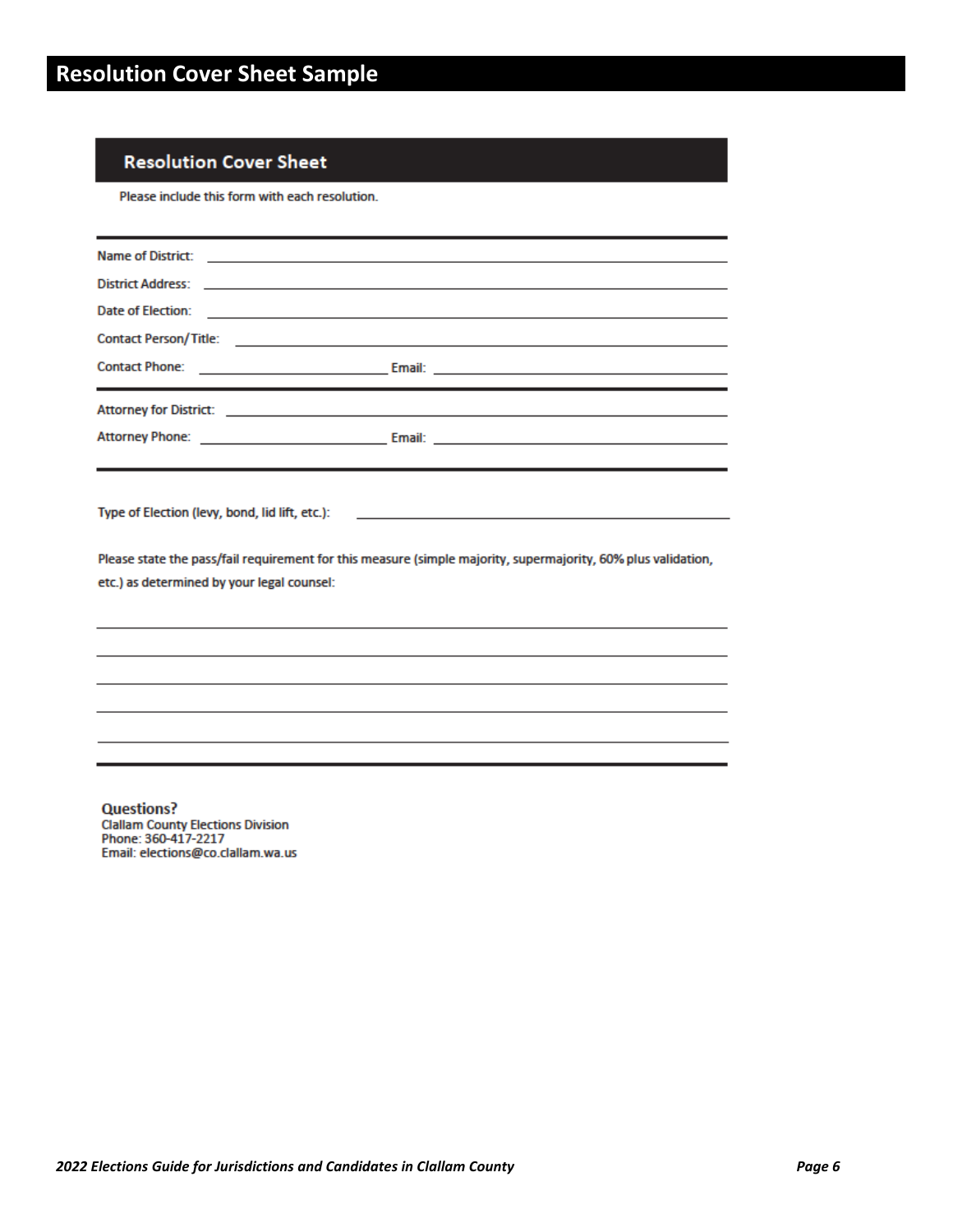<span id="page-6-0"></span>**Explanatory Statement for Local Measure** *[RCW 29A.32.241](https://apps.leg.wa.gov/rcw/default.aspx?cite=29A.32.241)*

Each ballot title must be accompanied by an explanatory statement. The explanatory statement is prepared by the Clallam County Prosecuting Attorney for county measures and by the attorney for the jurisdiction submitting the measure if other than a county measure. All explanatory statements for city, town or district measures must be approved by the attorney for the jurisdiction submitting the measure.

The purpose of an explanatory statement is to state the effect of the proposed measure if approved by the voters. It must be impartial, written in clear and concise language, avoid the use of legal and technical terms whenever possible, and conform to the formatting requirements discussed below. If prepared by the jurisdiction, proof of approval by the jurisdiction's attorney must be received by the Elections Division either by cover letter or email.

If a jurisdiction does not have an approval letter from its attorney, or if a jurisdiction does not retain legal counsel, the statement shall be submitted to the Clallam County Prosecuting Attorney for review or preparation.

#### *Length*

Explanatory statements must be **200** words or less, in block paragraph form.

Each part of a hyphenated or slashed word will be counted as a separate word. (Examples: "Around-the-corner" =  $3$  words; "and/or" =  $2$  words)

#### *Format*

- Up to three (3) paragraphs may be used.
- The Auditor's Office reserves the right to eliminate excessive paragraph returns if the statement does not fit within the space provided.
- Italics may be used to emphasize specific words or statements. Any other formatting, such as **bold**, ALL CAPS, or underlining is not allowed and will be changed to appear in *italics*.
- The use of lists, bullets, or tables is not allowed. Lists or bullets will be converted to a block paragraph, with a semicolon to separate each item.
- An explanatory statement shall limit the language to the proposition to which it pertains. It may not endorse, speak about, or advocate for or against another proposition or measure.

## *Explanatory statements shall be printed exactly as submitted and shall not be checked for accuracy by the Elections Division.*

#### **How to submit the explanatory statement**

The explanatory statement must be emailed by the deadline to [elections@co.clallam.wa.us.](mailto:elections@co.clallam.wa.us) See page 14 for explanatory statement deadlines.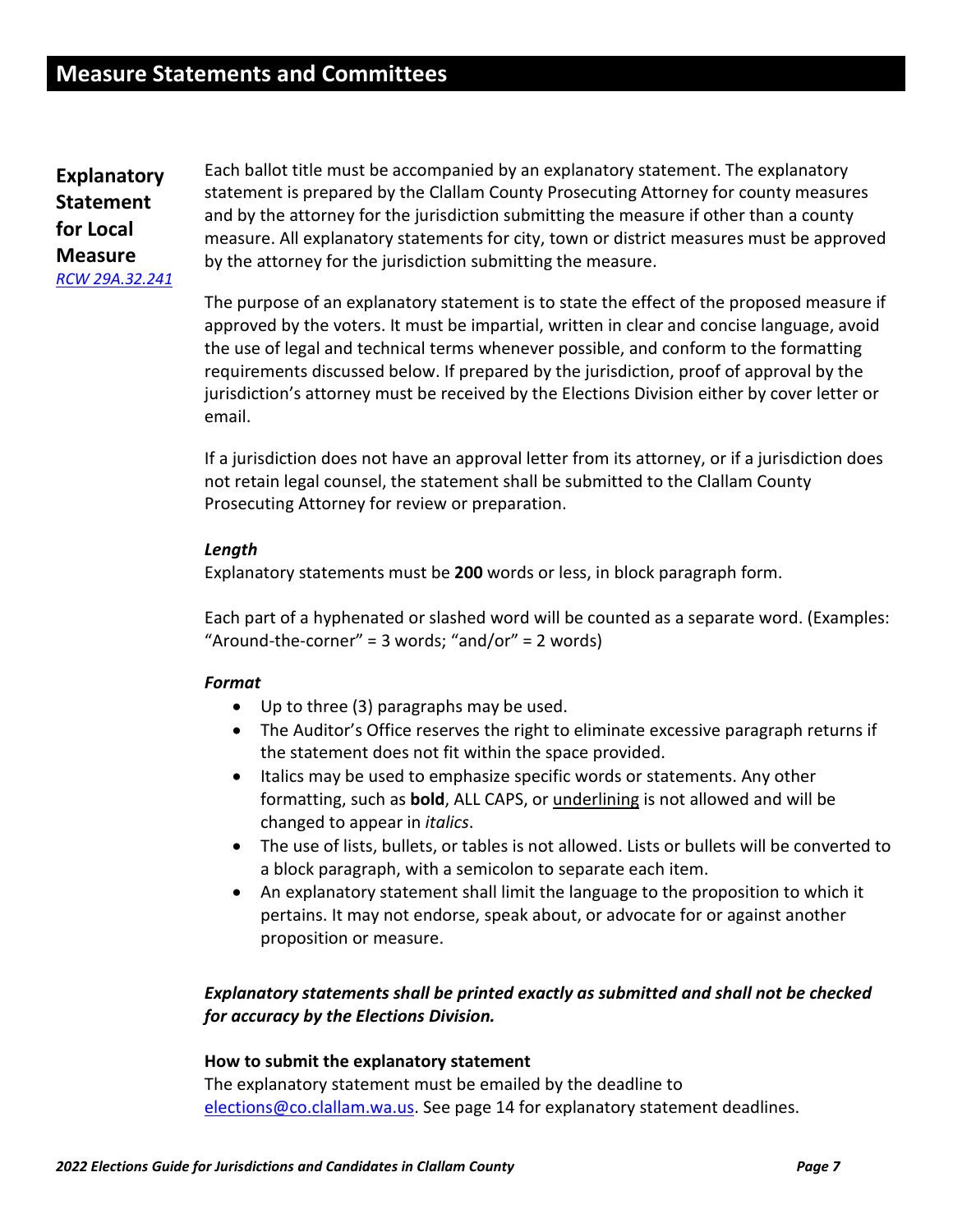**Establishing Committees "For" and "Against" a Local Measure** *[RCW 29A.32.280](https://app.leg.wa.gov/rcw/default.aspx?cite=29A.32.280)* **Appointments by the Auditor** For each measure from a jurisdiction that is included in the Local Voters' Pamphlet, the legislative authority of that jurisdiction shall formally appoint, by the statutory deadline, committees "For" and "Against" the measure. The jurisdiction shall appoint persons known to favor the measure to serve on the "For" committee and shall appoint persons known to oppose the measure to serve on the "Against" committee. An email is required for each committee appointed for correspondence with the Elections Division. Each committee shall consist of not more than three members; however, a committee may seek the advice of any other person or persons. If such persons are not immediately known, the jurisdiction is encouraged to employ some formal means of notifying the public that members of the "For" and "Against" committees are being sought. The jurisdiction is responsible for providing committee members with copies of instructions, specifications, and deadlines for all statements. The committees are solely responsible for submitting their statements to the Elections Division by the deadline for that election. See page 14. **How to submit the committee appointment form** The committee appointment form must be emailed by the deadline to [elections@co.clallam.wa.us.](mailto:elections@co.clallam.wa.us) See page 14 for committee appointment deadlines. This form is available on the Auditor's website: [www.clallam.net/elections](http://www.clallam.net/elections) under the "Ballot Measures" link. If a jurisdiction fails to appoint "For" and "Against" committees by the deadline, the Auditor's Office will seek out and, whenever possible, appoint up to three members to each committee. Committee members must reside within the district they will be preparing statements "for" and "against." If the jurisdiction has appointed one, two, or three members to a committee, the Auditor will consider the committee completed and formed. The Auditor will not seek or appoint additional members. When the Auditor's Office is responsible for appointing committees, it may, in its sole discretion, seek committee appointments through notices on the Auditor's website, press releases, etc. Appointments will be made in the order that requests from qualified applicants are

received by email. The email request must include the applicants name, voter registration address, phone number, and the district they wish to write a statement for. The Auditor will accept email requests for appointment as soon as the jurisdiction's deadline has passed.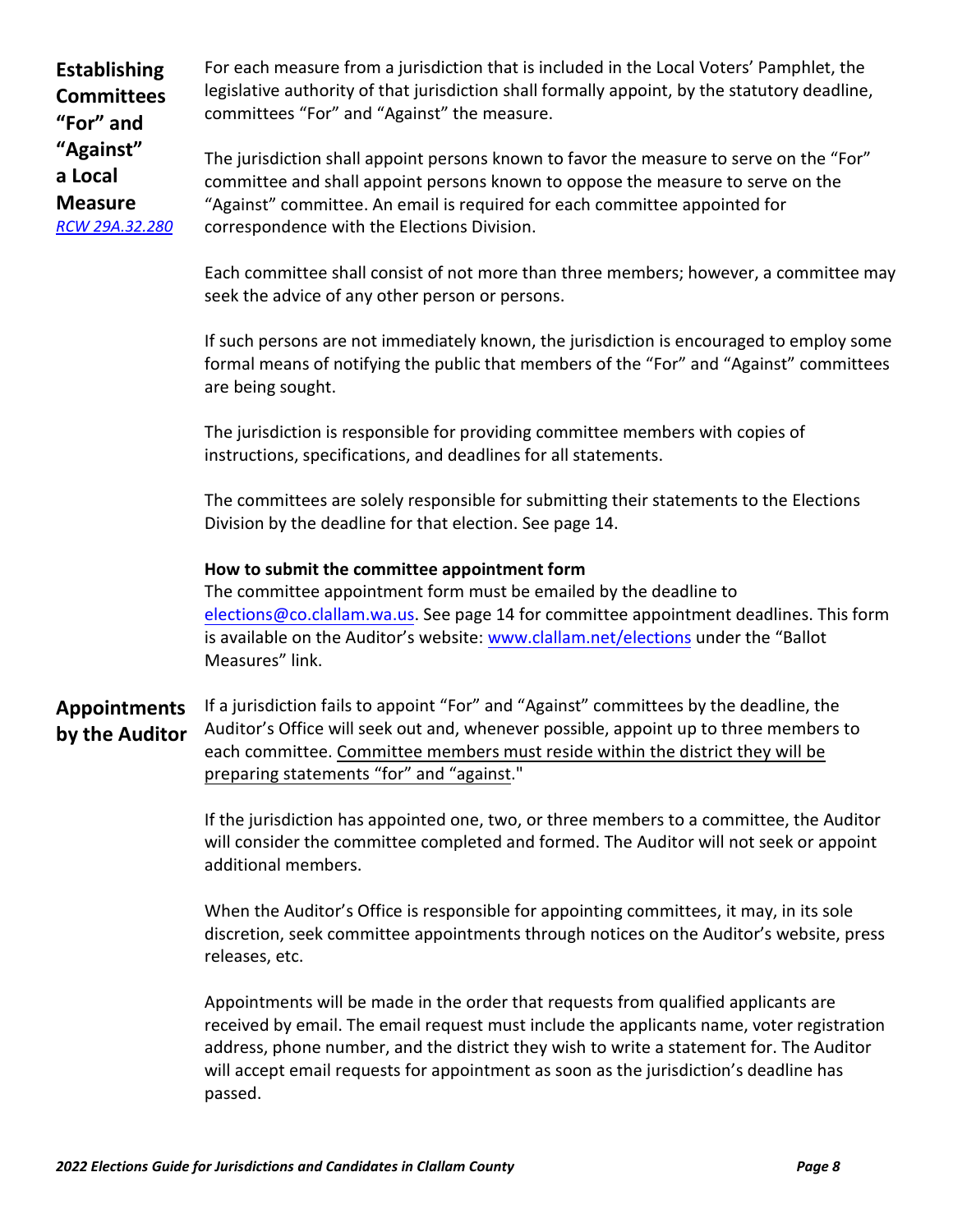#### **How to submit a request for a committee appointment**

The request must be emailed by the deadline to [elections@co.clallam.wa.us.](mailto:elections@co.clallam.wa.us) The deadline for an interested party to request a committee appointment is 12:00 noon on the date that "For" and "Against" statements are due. See Page 14.

Appointed committee members will be notified by email. The appointed committee must abide by the specified timelines for submitting statements for that election.

It is not the responsibility of the Auditor's Office to coordinate communications between committee members or to arbitrate disagreements among them.

The first person appointed by the Auditor's Office will be designated as the "1<sup>st</sup> Committee Member" and "spokesperson" for the committee.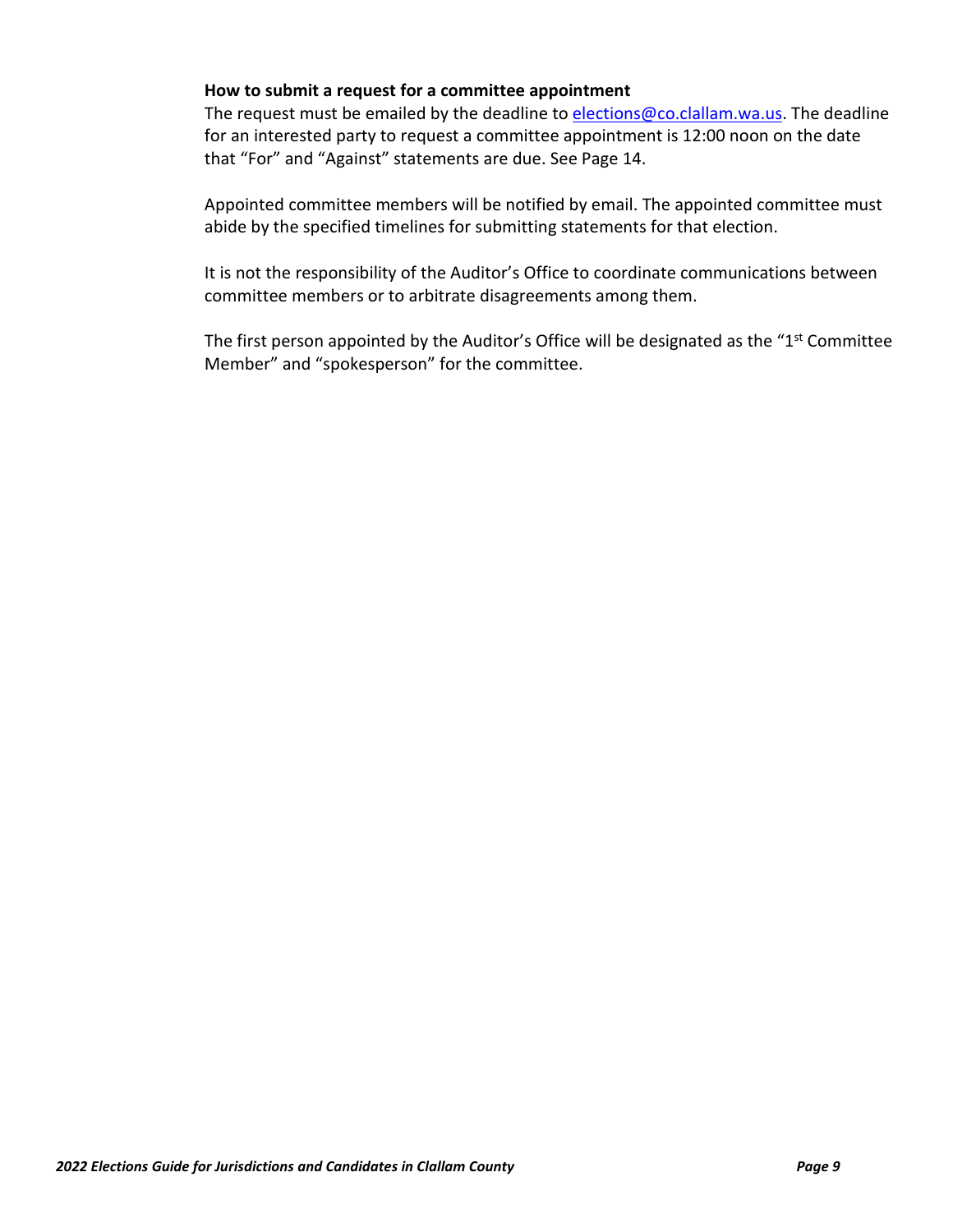## <span id="page-9-0"></span>**Committee "For" and "Against" Appointment Form**

Name of Jurisdiction/Proposition No.: \_

Jurisdiction Contact Name: \_\_

Email:

**Example 2** Phone:

Jurisdiction's responsibility:

1. Submit completed form to Clallam County Elections Division on or before the resolution submittal deadline:

elections@co.clallam.wa.us Questions? Call (360) 417-2217

2. Provide committee members with statement submission requirements and deadlines. (Requirements and deadlines can be found in the Elections Guide for Jurisdictions and Candidates.)

| "For" Committee (1-3 members) | "Against" Committee (1-3 members) |
|-------------------------------|-----------------------------------|
| *1st Committee Member:        | *1st Committee Member:            |
| Name                          | <b>Name</b>                       |
| <b>Email</b>                  | <b>Email</b>                      |
| Phone                         | Phone                             |
| Website                       | Website                           |
| 2nd Committee Member:         | 2nd Committee Member:             |
| <b>Name</b>                   | Name                              |
| <b>Email</b>                  | <b>Email</b>                      |
| <b>3rd Committee Member:</b>  | <b>3rd Committee Member:</b>      |
| <b>Name</b>                   | <b>Name</b>                       |
| <b>Email</b>                  | <b>Email</b>                      |

\*1st Committee Member must provide at least one method of contact, which will be published in the voters' guide/pamphlet.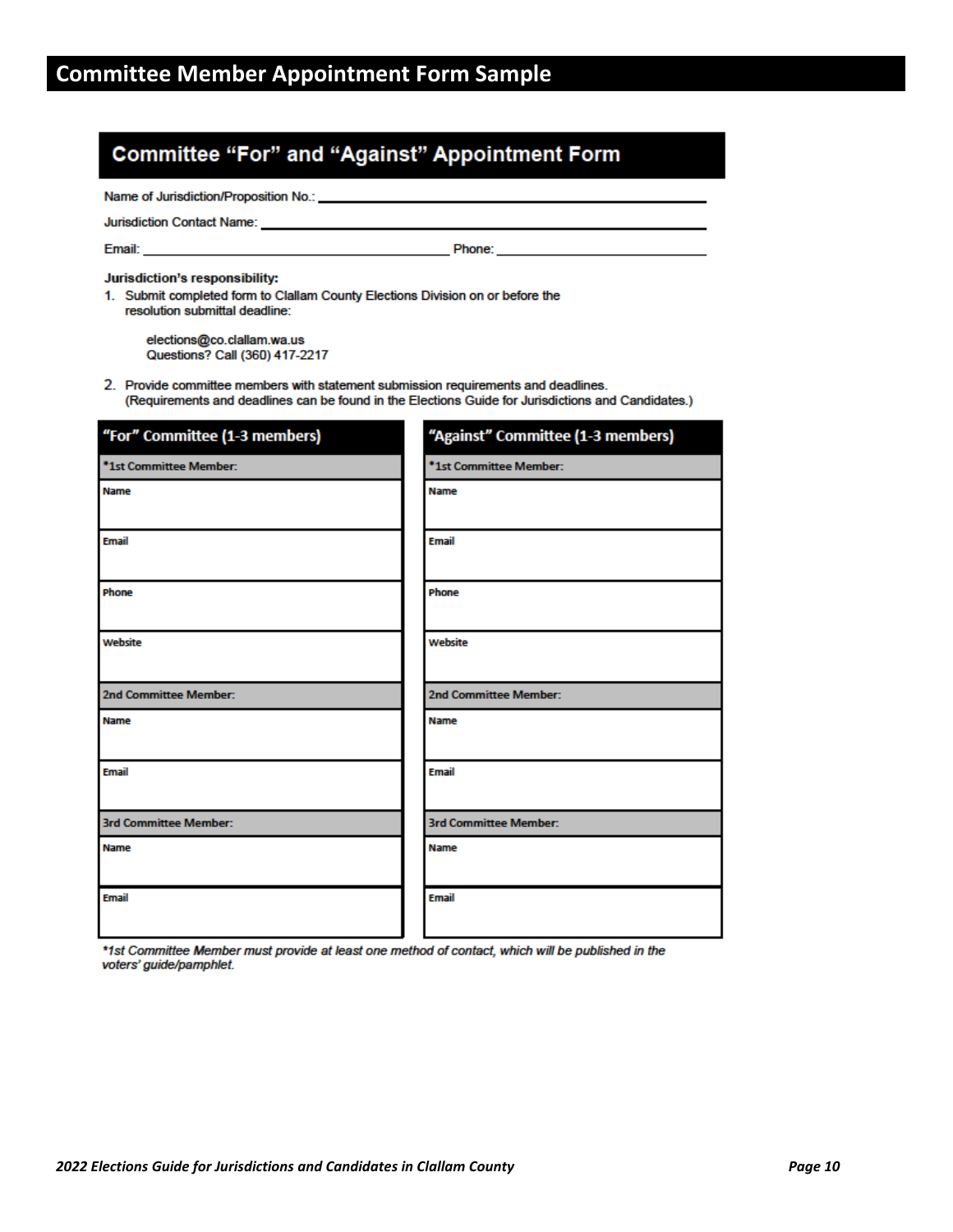## *Length*

## **"For" and "Against" Statements** *[RCW 29A.32.090](https://app.leg.wa.gov/rcw/default.aspx?cite=29A.32.090) [RCW 29A.32.230](https://app.leg.wa.gov/rcw/default.aspx?cite=29A.32.230)*

"For" and "Against" statements must be **250** words or less, in block paragraph form.

Each part of a hyphenated or slashed word will be counted as a separate word. (Examples: "Around-the-corner" = 3 words; "and/or" = 2 words)

If a "For" and "Against" statement is received before the deadline and exceeds the applicable word limit the committee will be notified by email and asked to delete words, paragraphs or sentences. Only deletions are allowed. No changes or additions to the statement will be allowed. The shortened statement must be received by the deadline.

If the deadline has passed and the statement exceeds the applicable word limit, it will be shortened by deleting full sentences from the end until the limit is reached.

#### *Format*

- Up to four headings may be used to summarize and identify major arguments. Headings must be located at the beginning of the paragraph they are summarizing and will be printed in bold type.
- The Auditor's Office reserves the right to eliminate excessive paragraph returns if the statement does not fit within the space provided.
- Italics may be used to emphasize specific words or statements. Any other formatting, such as **bold**, ALL CAPS, or underlining is not allowed and will be changed to appear in *italics*.
- The use of lists, bullets, or tables is not allowed. Lists or bullets will be converted to a block paragraph, with a semicolon to separate each item.

## *Content*

A committee shall limit their statement (in support or against) to the proposition to which they were appointed. They may not endorse, speak about, or advocate for or against another proposition, measure or candidate.

**Committee Contact Information** Committee member names, an email address, phone number, and/or website address will be published in the Local Voters' Pamphlet. Contact information does not count towards the word limit of the statement. At least one method of contact must be provided for print in the Local Voters' Pamphlet.

## **How to submit a "For" or "Against" statement**

The "For" or "Against" statement must be emailed by the deadline to [elections@co.clallam.wa.us.](mailto:elections@co.clallam.wa.us) See page 14 for "For" and "Against" statement deadlines.

Should the committee be unable to agree or if multiple statements are submitted, the statement submitted by the "1<sup>st</sup> Committee Member" will be the statement printed in the Local Voters' Pamphlet.

If a committee member wishes to withdraw before a statement has been submitted, he or she must notify the Auditor's Office by email at least 24 hours prior to the submittal deadline for the statement. Should a committee member wish to withdraw after the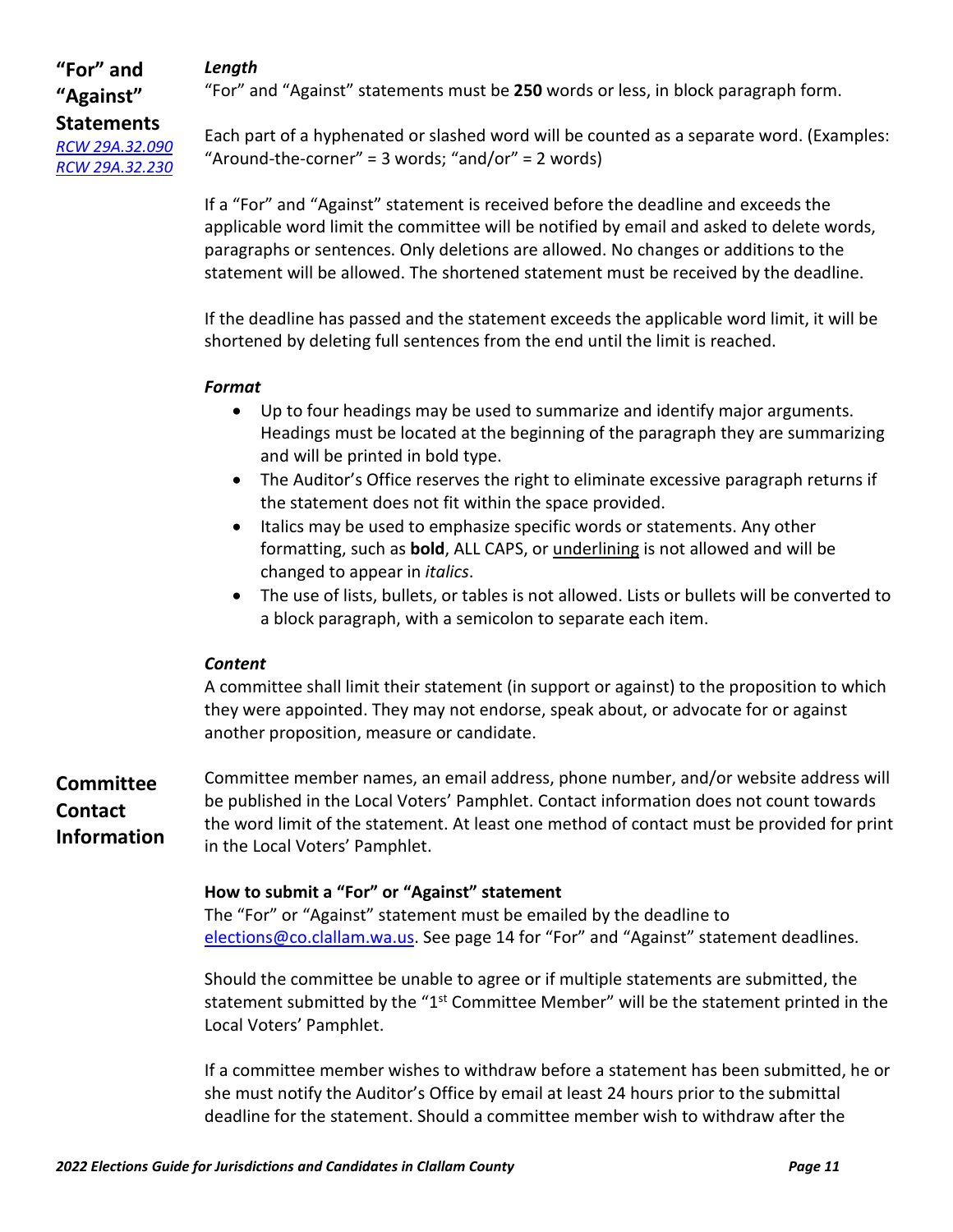statement has been submitted, the withdrawal will be honored provided at least one member remains on the committee.

Once statements have been submitted by email and a confirmation reply has been sent by the Auditor's Office, statements are considered final and may not be amended.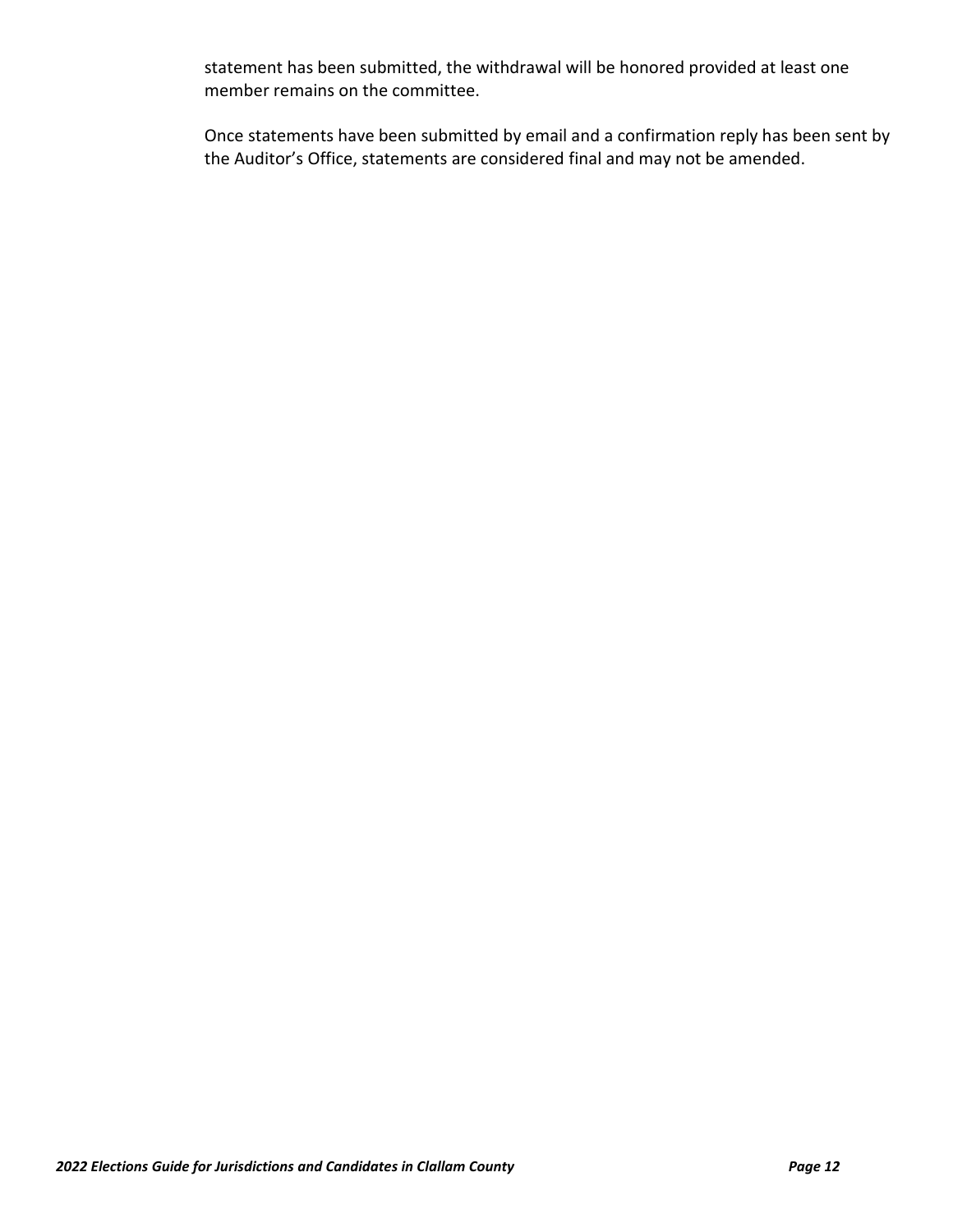## <span id="page-12-0"></span>**Measure Statements - Overview**

| <b>Item</b>                              | <b>Word</b><br><b>Limit</b>                   | <b>Style</b> |                                                                                                                                                          |
|------------------------------------------|-----------------------------------------------|--------------|----------------------------------------------------------------------------------------------------------------------------------------------------------|
| <b>Explanatory</b><br><b>Statement</b>   | 200                                           | Allowed:     | <b>Italics</b><br>Up to three (3) paragraphs                                                                                                             |
|                                          |                                               |              | Not Allowed: Bold, ALL CAPS, underlining, lists, bullets, or tables                                                                                      |
| "For" and "Against"<br><b>Statements</b> | 250                                           | Allowed:     | <b>Italics</b><br>Up to four (4) headings                                                                                                                |
|                                          |                                               |              | Not Allowed: Bold, ALL CAPS, underlining, lists, bullets, or tables                                                                                      |
| <b>Contact Information</b>               | Does not<br>count as<br>part of<br>word limit | Allowed:     | Committee member names;<br>Committee name<br>Email address<br>Phone number and/or<br>Website address<br>At least one method of contact must be provided. |
|                                          | <b>BAULARA BRAGA UL</b>                       |              |                                                                                                                                                          |

**Pursuant to RCW 29A.32.230, the Elections Division may reject certain materials submitted for publication. Statements submitted may be rejected if:**

- It is obscene, libelous, or vulgar;
- It promotes or advocates hatred, violence, hostility, ridicule, or shame upon any person or group of persons;
- It contains matter not limited to the measure;
- It contains matter that is otherwise inappropriate or that does not comply with applicable law; or
- It is received after the submittal deadline.

An appeal process is included in the General Provisions section of this document. See page 21.

**Other than corrections to length, format, and content, statements shall be printed exactly as submitted and shall not be checked for accuracy by the Elections Division.**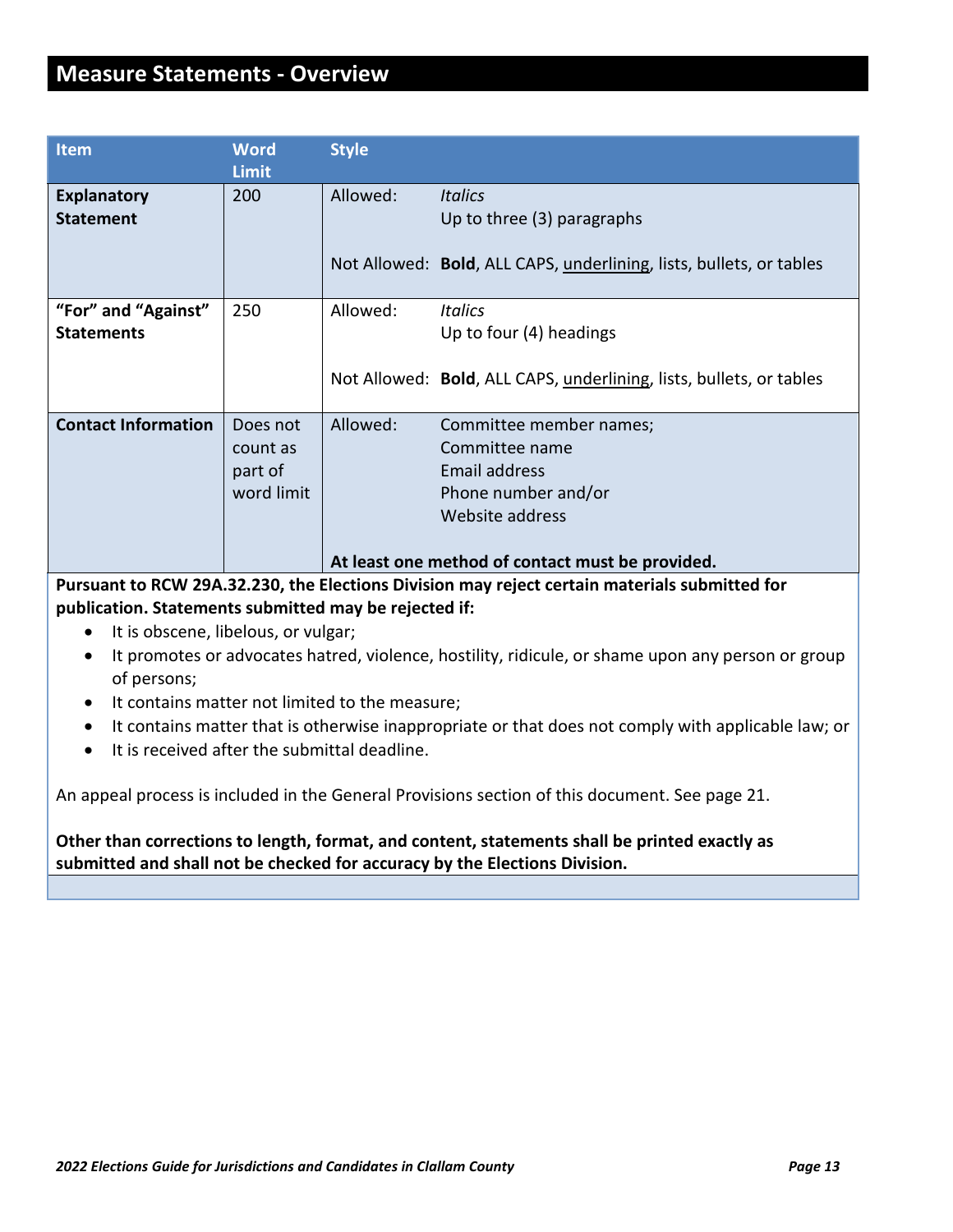## <span id="page-13-0"></span>**Submittal Deadlines**

| <b>Election Date</b>                                                                                                                                                     | <b>February 8, 2022</b> | April 26, 2022    | <b>August 2, 2022</b> | <b>November 8, 2022</b> |
|--------------------------------------------------------------------------------------------------------------------------------------------------------------------------|-------------------------|-------------------|-----------------------|-------------------------|
| <b>Jurisdiction's Responsibility and Deadlines</b>                                                                                                                       |                         |                   |                       |                         |
| <b>Resolution</b><br>1.<br>2. Resolution Cover<br><b>Sheet</b><br>Explanatory<br>3.<br><b>Statement</b><br>4. For and Against<br><b>Committee</b><br>Appointment<br>Form | Dec. 10, 2021           | February 25, 2022 | May 13, 2022          | August 2, 2022          |
| <b>Committee's Responsibility and Deadlines</b>                                                                                                                          |                         |                   |                       |                         |
| <b>For and Against</b><br><b>Statements</b>                                                                                                                              | Dec. 17, 2021           | March 4, 2022     | May 20, 2022          | August 9, 2022          |
| <b>Candidate's Responsibility and Deadlines</b>                                                                                                                          |                         |                   |                       |                         |
| <b>Statement, Biography</b><br>and Photo                                                                                                                                 |                         |                   | May 27, 2022          | May 27, 2022            |

## *Deadlines are at 4:30 p.m. on each designated day.*

All documents must be emailed by the corresponding deadlines t[o elections@co.clallam.wa.us.](mailto:elections@co.clallam.wa.us)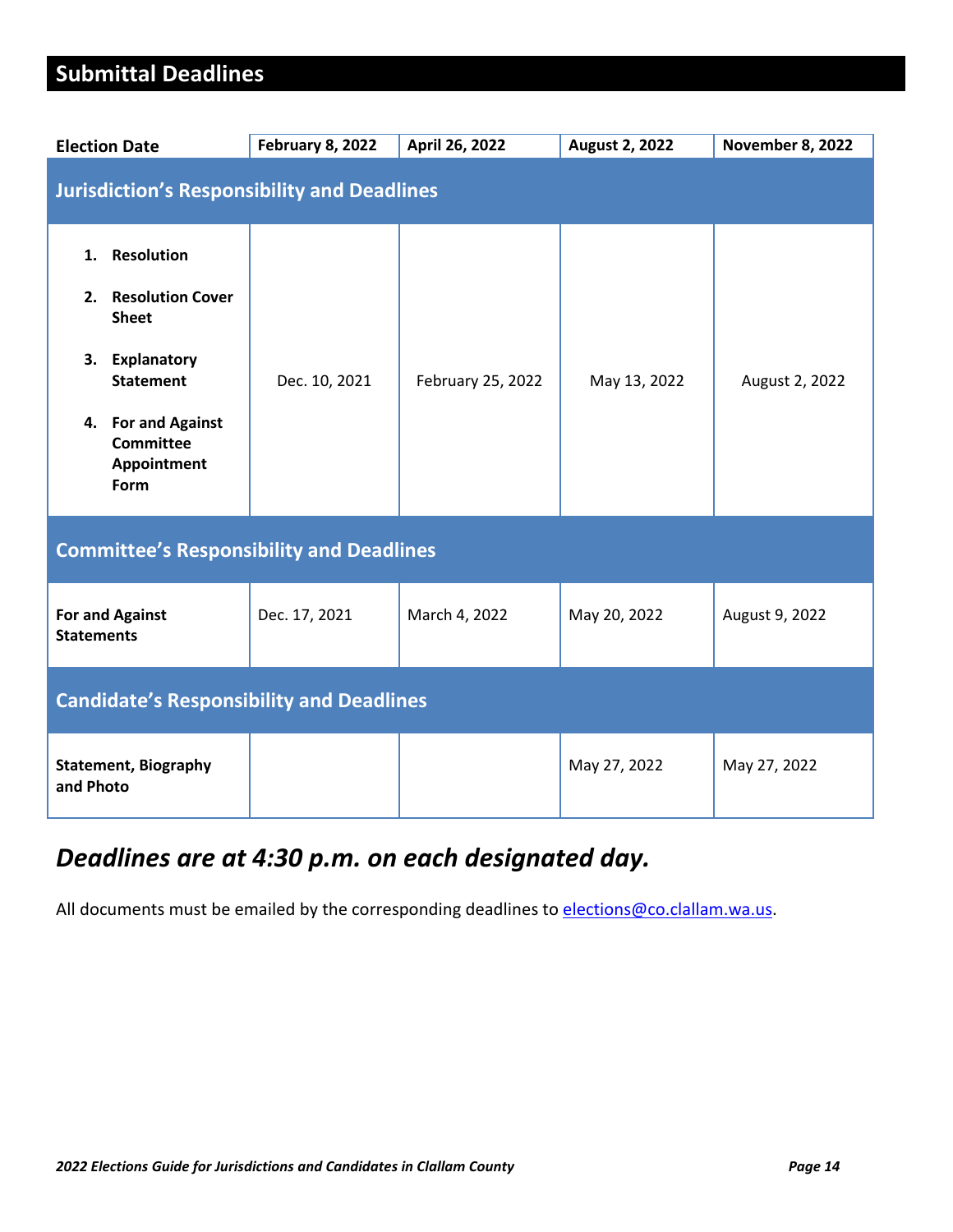## <span id="page-14-0"></span>**Bond and Levy Validation**

**Report of Voters Participating in the General Election** *[WAC 434-262-017](https://app.leg.wa.gov/WAC/default.aspx?cite=434-262-017)*

Following certification of the general election each year, the County Auditor's Elections Division determines the number of voters participating in the General Election for each taxing district in the county and provides this number to each district. Districts may use that number to determine the number of votes required for bond and levy passage in the next year.

The report containing the number of voters participating in the General Election by district will also be published on the Auditor's website: [www.clallam.net/elections.](http://www.clallam.net/elections)

**Requirements for Passage of Levy or Bond** *[WAC 434-262-017](https://app.leg.wa.gov/WAC/default.aspx?cite=434-262-017)*

In compliance with WAC 434-262-017, the County Auditor is not responsible for determining minimum turnout or yes votes required for ballot measures and shall not determine if ballot measures meet requirements for passage.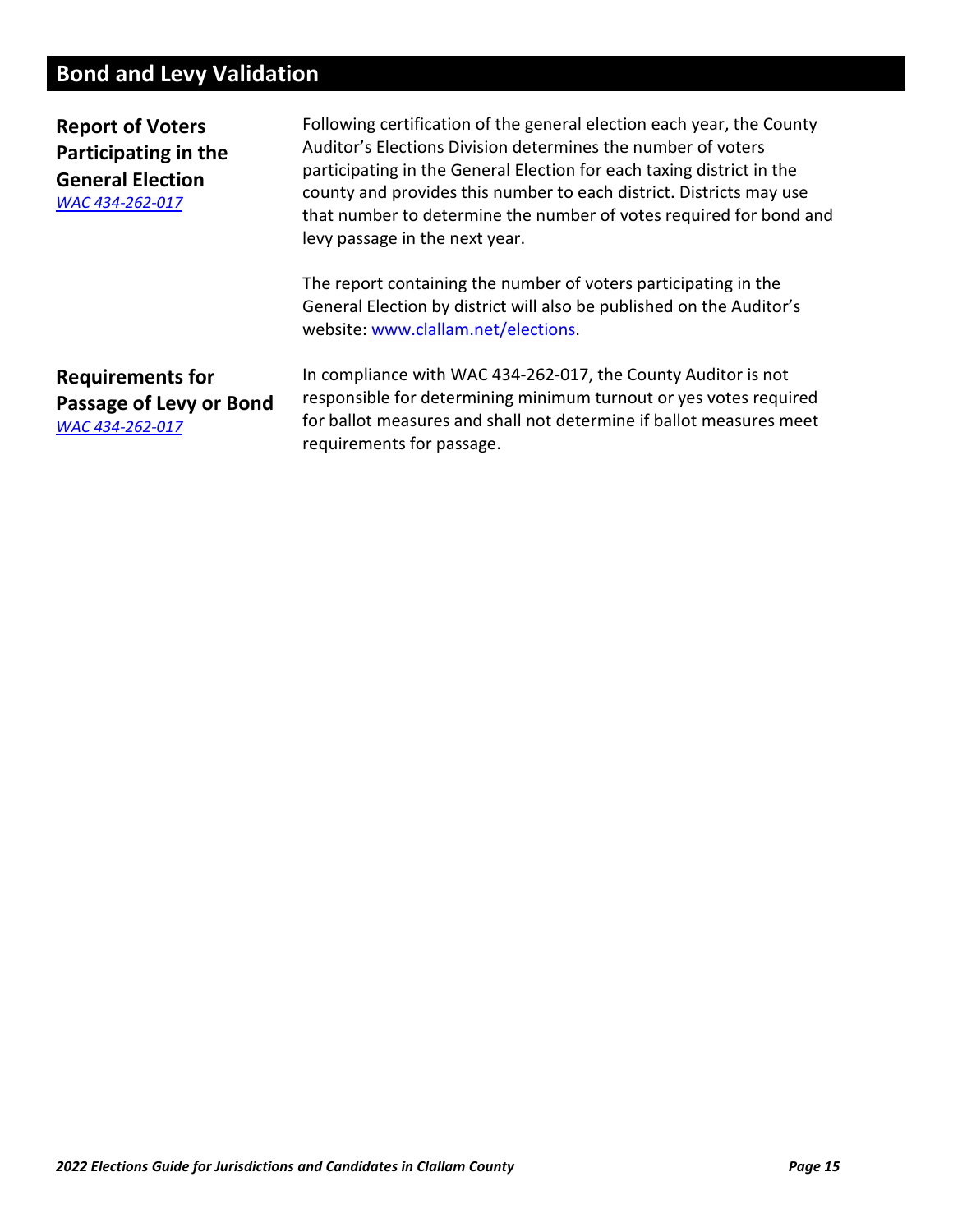## <span id="page-15-0"></span>**Candidate Photo, Biography and Statement**

**Submit your Local Voters' Pamphlet information online** The Local Voters' Pamphlet provides an opportunity for every candidate to publish a candidate statement, biographical information, photo, and contact information.

Candidates may submit their information when they file for office. If they choose to submit their information later, they will receive an email after their filing has been approved with a link to submit their statement and photo.

To meet the deadline, candidates should begin the upload process as early as possible after they file for office. There is no benefit to delaying. Local voters' pamphlet submissions are kept confidential. A candidate's submission will not be released until the deadline for submission of all statements has passed and the submissions have been approved by the Elections Division.

Any candidate who experiences technical problems should call the Elections Division immediately. Technical difficulties will not excuse candidates from failing to meet the deadline.

Candidates may **NOT** submit a new statement for the General Election if they appear in the Primary. The same local voters' pamphlet information submitted will be used for both the Primary and the General Election.

#### **Candidate Photo**

Candidates may submit one self-portrait photo. Photos must be:

- Limited to the head and shoulders of the candidate, no hands
- Digital (JPEG format)
- 300 dpi or greater
- Not smaller than 4x5 inches (1200 x 1500 pixels)
- Less than 1MB in size
- Not more than 5 years old
- Light colored, plain background (preferred)
- Color (preferred) or black and white

Photos may not reveal clothing or insignia suggesting the holding of a public office. Examples of such clothing or insignia include, but are not limited to, judicial robes, law enforcement or military uniforms, official seals or symbols similar thereto other than the flag of the state of Washington, or other similar indicia of public office.

## **Candidate Photo**

*[RCW 29A.32.110](https://app.leg.wa.gov/rcw/default.aspx?cite=29A.32.110) [WAC 434-381-140](https://apps.leg.wa.gov/wac/default.aspx?cite=434-381-140)*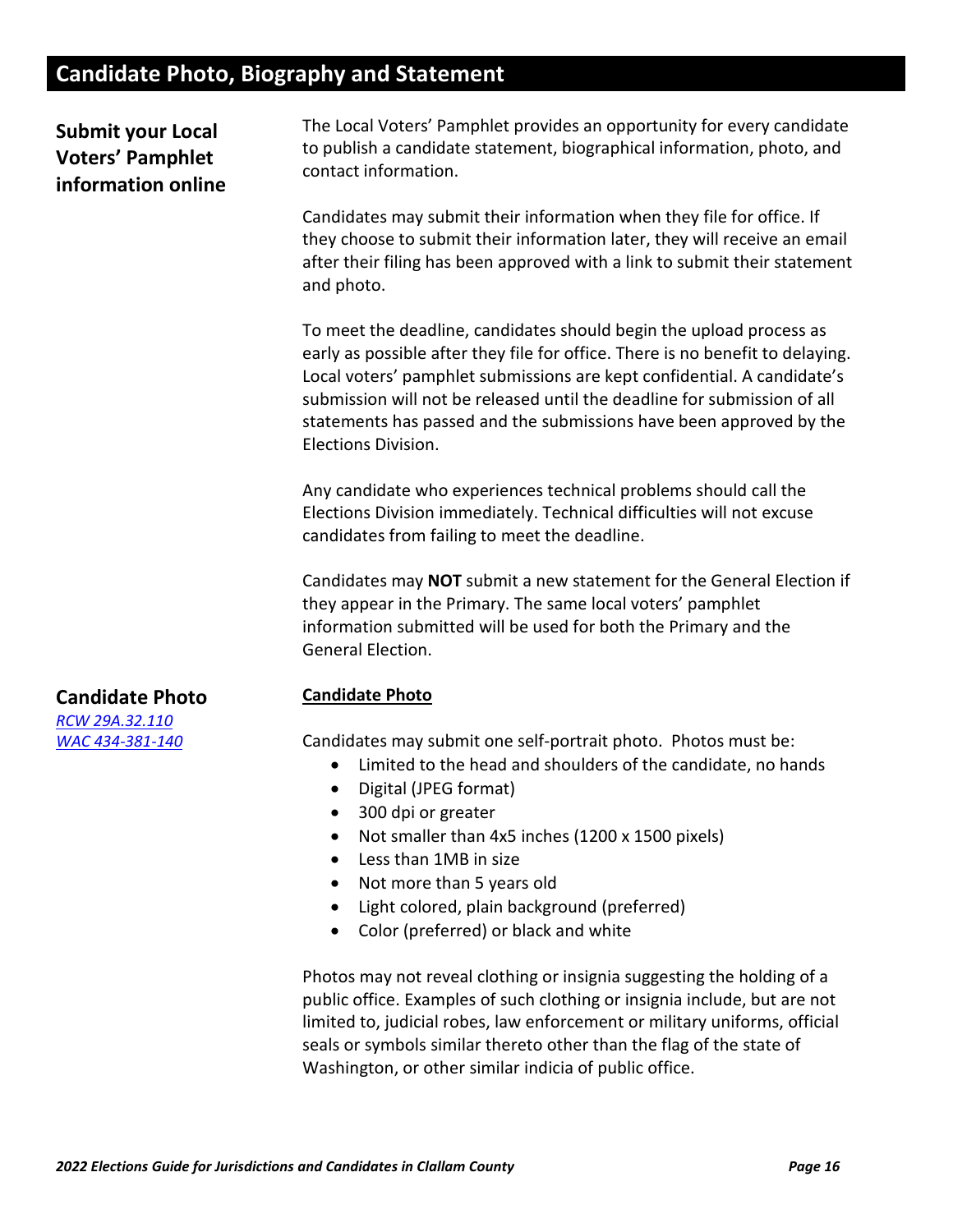The Elections Division will reject photos that do not meet the above guidelines. If a photo is rejected, the Elections Division will contact the candidate electronically, by phone, or in writing. Once contacted, the candidate will have two business days to submit a new image.

If the candidate does not supply a photo, the following image will be used:



## **Candidate Biographical Information and Statement**

## **Biographical Information**

#### *Length*

The biographical information must be **100** words or less, allocated between four section headings.

Each part of a hyphenated or slashed word will be counted as a separate word. (Examples: "Around-the-corner" = 3 words; "and/or" = 2 words)

Biographical information should be organized in accordance with the four subsection headings listed below. Subsection headings are not included in the word count.

- Elected Experience (Judges use Legal/Judicial Experience)
- Other Professional Experience
- Education
- Community Service

When a candidate does not submit information for a subsection heading, "No Information Submitted" will appear in that subsection area.

#### **Candidate Statement**

#### *Length*

The candidate statement must be **200** words or less, in block paragraph form.

Each part of a hyphenated or slashed word will be counted as a separate word. (Examples: "Around-the-corner" = 3 words; "and/or" = 2 words)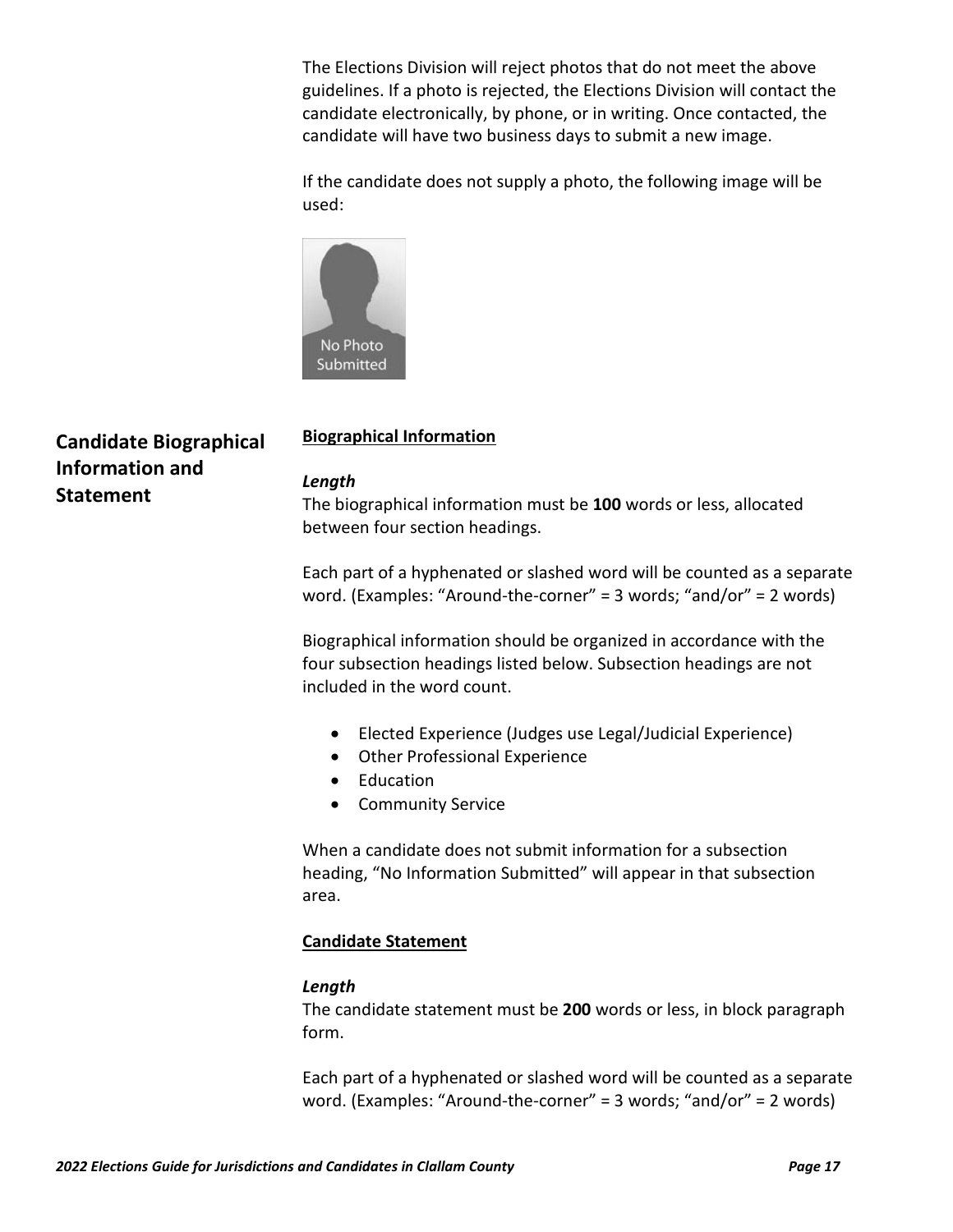|                                                | <b>Shortening Biographical Information and Candidate Statements</b><br>Biographical information and candidate's statements exceeding the<br>word limits will be shortened by the Elections Division without notice<br>and without consulting the candidate. Submissions are shortened by<br>deleting full sentences, starting from the end of the biographical<br>information or candidate statement until the word limit for that section<br>is reached.                                                                                                                                                                                                                                                                         |
|------------------------------------------------|-----------------------------------------------------------------------------------------------------------------------------------------------------------------------------------------------------------------------------------------------------------------------------------------------------------------------------------------------------------------------------------------------------------------------------------------------------------------------------------------------------------------------------------------------------------------------------------------------------------------------------------------------------------------------------------------------------------------------------------|
|                                                | Stay within the word limit. Candidates are not given an opportunity to<br>correct submissions.                                                                                                                                                                                                                                                                                                                                                                                                                                                                                                                                                                                                                                    |
|                                                | When a candidate does not submit a statement, "No Information<br>Submitted" will appear in the candidate statement section.                                                                                                                                                                                                                                                                                                                                                                                                                                                                                                                                                                                                       |
|                                                | Format - biographical information and candidate statement<br>The candidate statement should use the candidate's name<br>$\bullet$<br>exactly as it will appear on the ballot.<br>Italics may be used to emphasize specific words or sentences.<br>$\bullet$<br>Any other formatting, such as <b>bold</b> , ALL CAPS, or <i>underlining</i> is<br>not allowed and will be changed to appear in <i>italics</i> .<br>The use of lists, bullets, or tables is not allowed. Lists and bullets<br>will be converted to a block paragraph, with a semicolon to<br>separate each item.<br>The Auditor's Office reserves the right to eliminate excessive<br>paragraph returns if the statement does not fit within the space<br>provided. |
| <b>Candidate Contact</b><br><b>Information</b> | The candidate's campaign email address, phone number, and/or<br>campaign website address will be published in the Local Voters'<br>Pamphlet. Contact information does not count towards the word limit<br>of the statement. At least one method of contact must be provided for<br>print in the Local Voters' Pamphlet.                                                                                                                                                                                                                                                                                                                                                                                                           |
|                                                |                                                                                                                                                                                                                                                                                                                                                                                                                                                                                                                                                                                                                                                                                                                                   |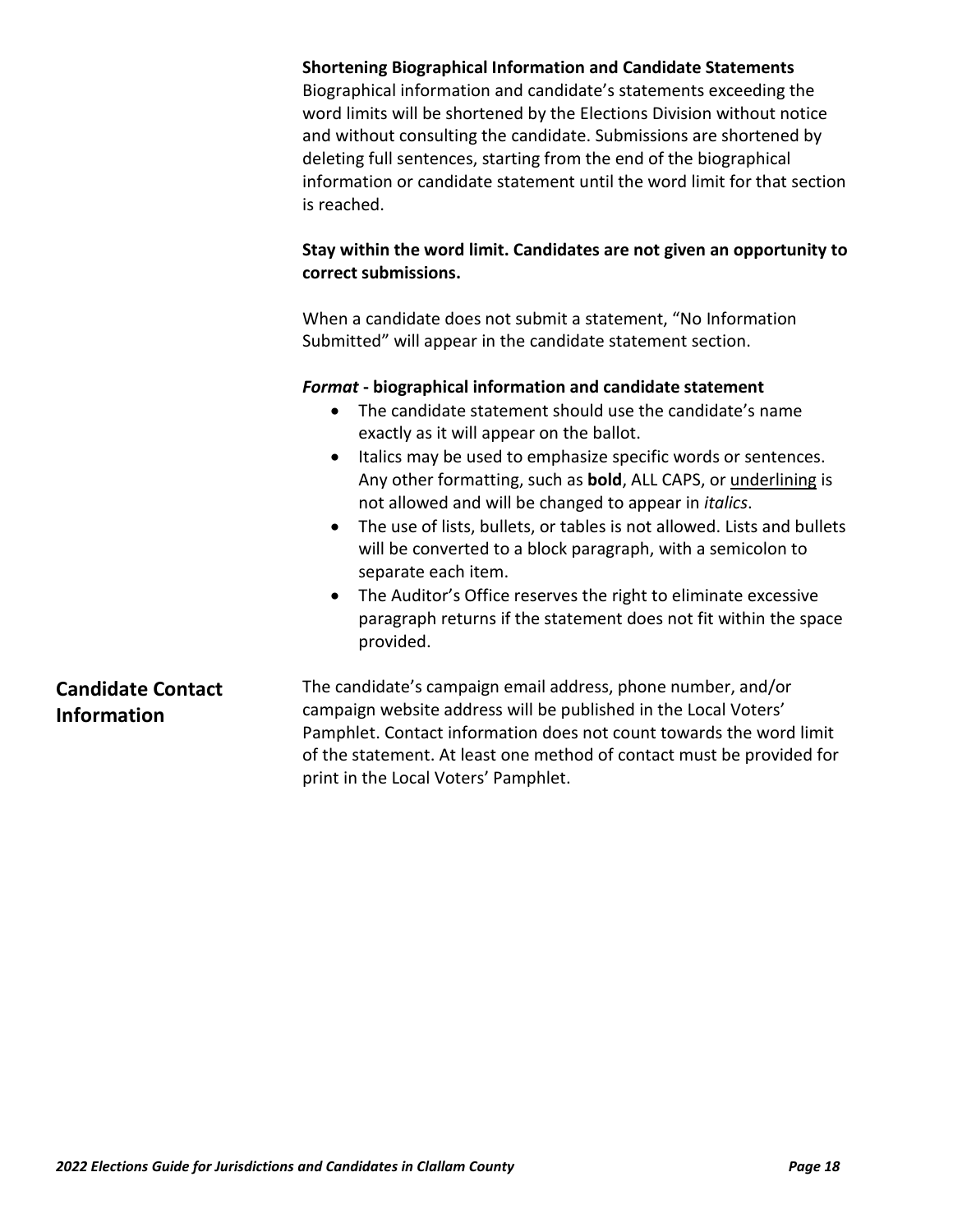## <span id="page-18-0"></span>**Candidate Statements - Overview**

| Item                       | <b>Word</b>  | <b>Style</b> |                                                                      |
|----------------------------|--------------|--------------|----------------------------------------------------------------------|
|                            | <b>Limit</b> |              |                                                                      |
| <b>Photo</b>               |              | Allowed:     | Head and shoulders only, no hands                                    |
|                            |              |              | Digital (JPEG format)                                                |
|                            |              |              | 300 dpi or greater                                                   |
|                            |              |              | Not smaller than 4x5 inches (1200 x 1500 pixels)                     |
|                            |              |              | Less than 1MB in size                                                |
|                            |              |              | Not more than 5 years old                                            |
|                            |              |              | Light colored, plain background                                      |
|                            |              |              | Color (preferred) or black and white                                 |
|                            |              |              | Not Allowed: Clothing or insignia suggesting the holding of a public |
|                            |              |              | office. Examples include judicial robes, law                         |
|                            |              |              | enforcement or military uniforms, or similar official                |
|                            |              |              | seals or symbols                                                     |
| <b>Biographical</b>        | 100          | Allowed:     | <b>Italics</b>                                                       |
| <b>Information</b>         |              |              |                                                                      |
|                            |              |              | Not Allowed: Bold, ALL CAPS, underlining, lists, bullets, or tables  |
| <b>Statement</b>           | 200          | Allowed:     | <b>Italics</b>                                                       |
|                            |              |              | Not Allowed: Bold, ALL CAPS, underlining, lists, bullets, or tables  |
| <b>Contact Information</b> | Does not     | Allowed:     | Campaign email address                                               |
|                            | count as     |              | Campaign phone number and/or                                         |
|                            | part of      |              | Campaign website address                                             |
|                            | word limit   |              |                                                                      |
|                            |              |              | Not Allowed: Titles (Dr., President, PhD., etc.)                     |
|                            |              |              | At least one method of contact must be provided.                     |
|                            |              |              |                                                                      |

**Pursuant to RCW 29A.32.230, the Elections Division may reject certain materials submitted for publication. Statements submitted may be rejected if:**

- It is obscene, libelous, or vulgar;
- It promotes or advocates hatred, violence, hostility, ridicule, or shame upon any person or group of persons;
- It contains matter not limited to the candidate himself or herself or to the political office;
- It contains matter that is otherwise not germane to the candidate's qualifications nor to the office that is the subject of election;
- It contains matter that is otherwise inappropriate or that does not comply with applicable law;
- Photo does not meet statutory or administrative criteria; or
- It is received after the submittal deadline.

An appeal process is included in the General Provisions section of this document. See page 21.

**Other than corrections to length, format, and content, statements shall be printed exactly as submitted and shall not be checked for accuracy by the Elections Division.**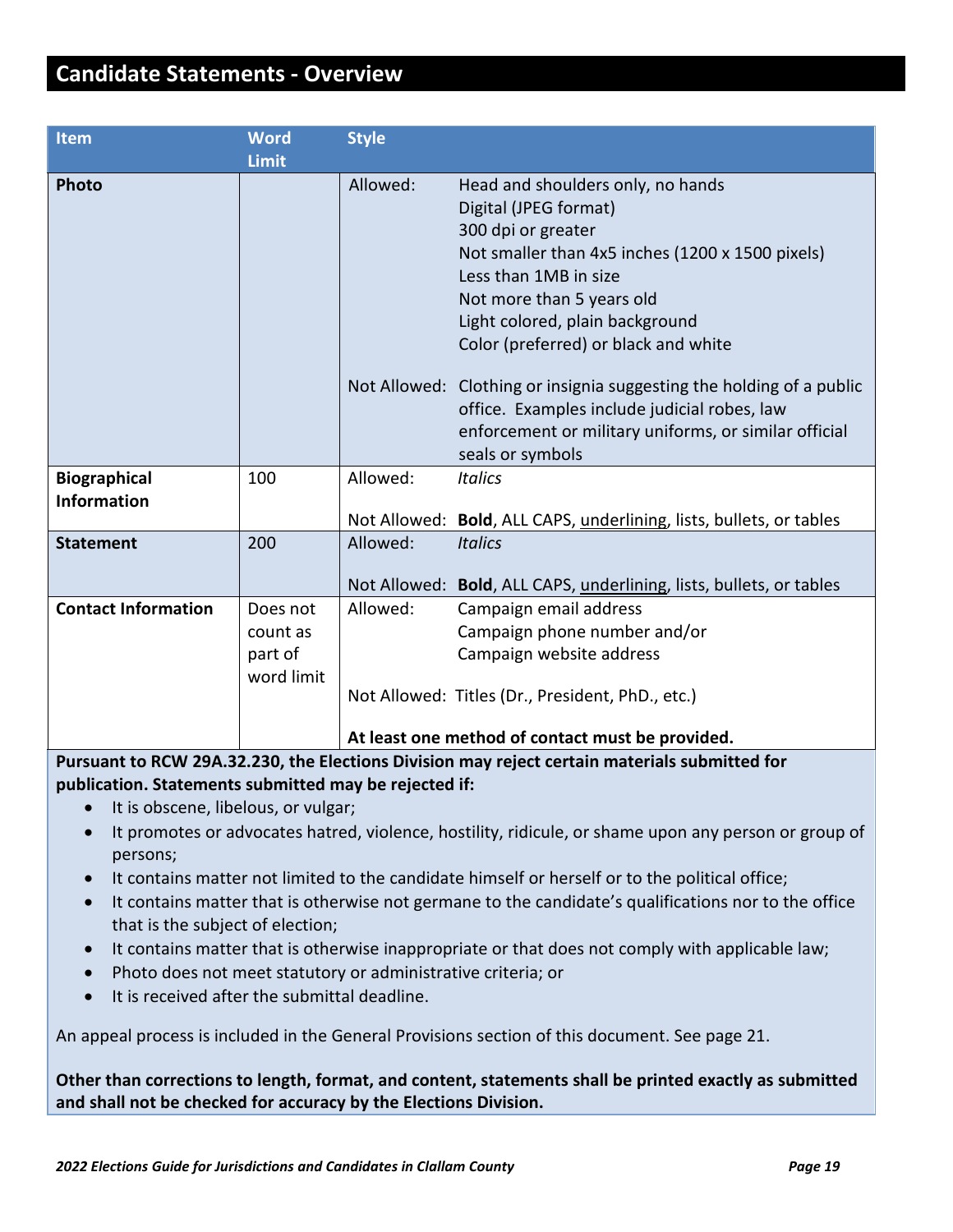## <span id="page-19-0"></span>**General Provisions Applicable to All Statements**

| <b>General Provisions</b><br><b>For All Submissions</b>            | The contents of the candidate statement, biographical information,<br>photo, explanatory statements, "For" or "Against" statements, and<br>contact information are the sole responsibility of the authors and do<br>not represent the position of the Auditor's Office or Clallam County<br>regarding the candidate and/or measure or of any material contained<br>therein; nor are the Auditor's Office or Clallam County responsible for<br>the validity or accuracy of statements. |
|--------------------------------------------------------------------|---------------------------------------------------------------------------------------------------------------------------------------------------------------------------------------------------------------------------------------------------------------------------------------------------------------------------------------------------------------------------------------------------------------------------------------------------------------------------------------|
|                                                                    | Statements should be edited and prepared as carefully as one would<br>edit and prepare a resume. Spelling, grammar, and punctuation errors<br>will not be corrected. Statement content will be printed exactly as<br>received, as long as it complies with format specifications and content<br>rules.                                                                                                                                                                                |
|                                                                    | Each part of a hyphenated or slashed word will be counted as a<br>separate word. (Examples: "Around-the-corner" = 3 words; "and/or" =<br>2 words)                                                                                                                                                                                                                                                                                                                                     |
|                                                                    | Be sure the campaign contact email, phone number, and website<br>address, to be included in the pamphlet are accurate and functional<br>when submitted.                                                                                                                                                                                                                                                                                                                               |
|                                                                    | Once statements and photos have been submitted by email and a<br>confirmation reply has been sent by the Elections Division, statements<br>are considered final and may not be amended.                                                                                                                                                                                                                                                                                               |
|                                                                    | If a submission is not received by the deadline, the text "No<br>Information Submitted" or "No Photo Submitted" will appear in the<br>applicable sections. No exceptions are allowed.                                                                                                                                                                                                                                                                                                 |
| <b>Public Inspection of</b><br><b>Statements</b><br>RCW 29A.32.100 | Statements submitted for publication in the Local Voters' Pamphlet<br>are not available for public inspection or copying until all statements<br>pertaining to the specified ballot measure or office have been received<br>or the deadline for submission of statements has passed. Requests for<br>public inspection of statements shall be made in the same manner as<br>requests for public records.                                                                              |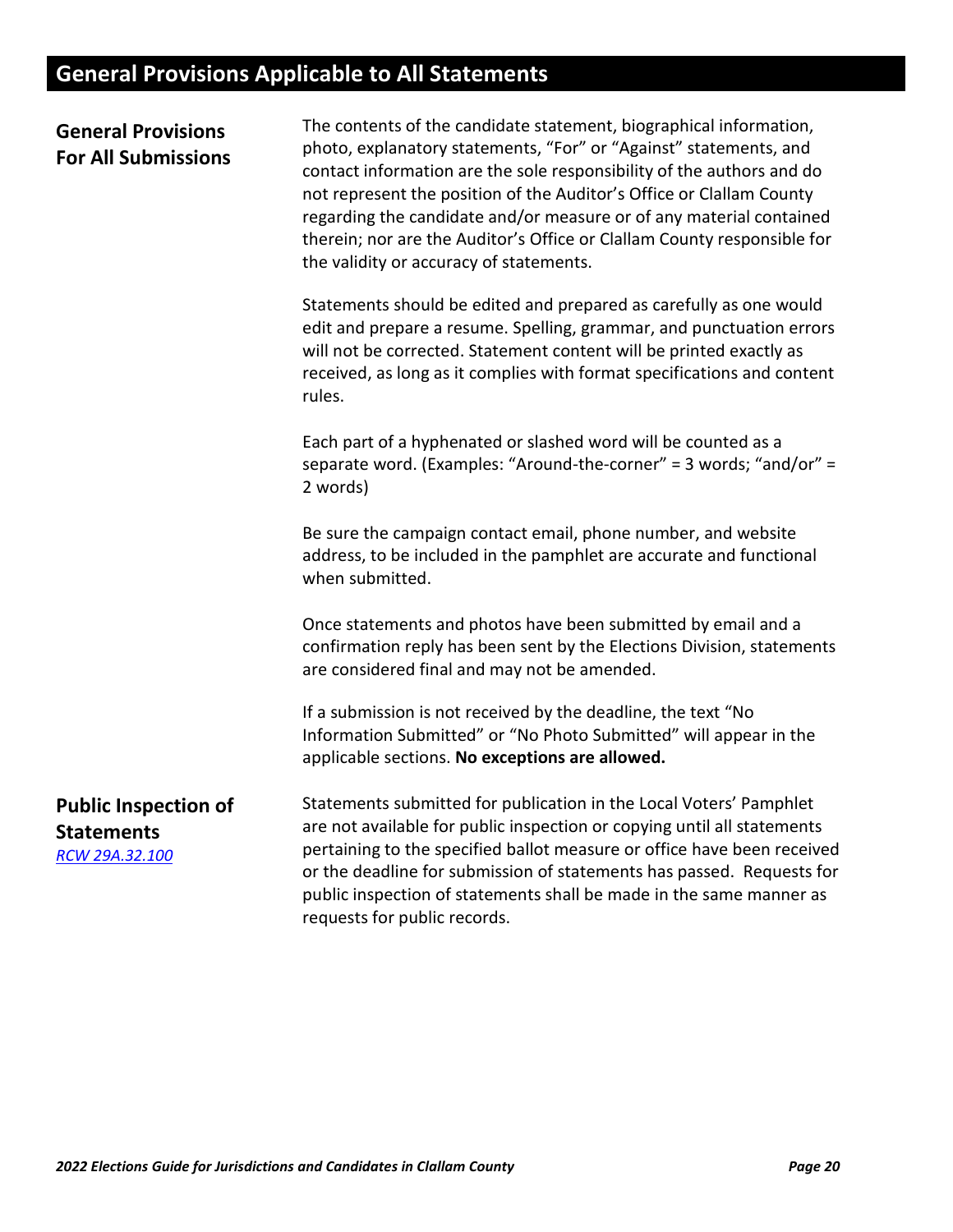## **Rejection and Appeal Process** *[RCW 29A.32.230](https://app.leg.wa.gov/rcw/default.aspx?cite=29A.32.230)*

#### **Rejection**

Pursuant to RCW 29A.32.230, the Elections Division may reject certain materials submitted for publication in the Local Voters' Pamphlet. These materials include, without limitation, candidate statements, biographical information, photo, explanatory statements, "For" or "Against" statements, and contact information.

If the candidate statement, biographical information, photo, explanatory statement, "For" or "Against" statement, and/or contact information is rejected by the Elections Division, a written notice of rejection shall be sent to the proponent by email not more than five business days after the deadline for the Local Voters' Pamphlet submittal and shall set forth specific grounds for rejection.

#### **Appeal**

The proponent of a candidate statement, biographical information, photo, explanatory statement, "For" or "Against" statement, and/or contact information, may appeal the Elections Division decision to reject. A written notice of appeal shall be submitted to the County Auditor by email not more than two business days after the notice of rejection was sent and shall set forth the specific grounds for appeal.

The County Auditor shall issue a written decision granting or denying the appeal by email not more than five business days after the appeal was submitted. The decision of the County Auditor to grant or deny an appeal shall be final.

If material is rejected, the Local Voters' Pamphlet will be printed with the rejected material omitted and the appropriate space left blank.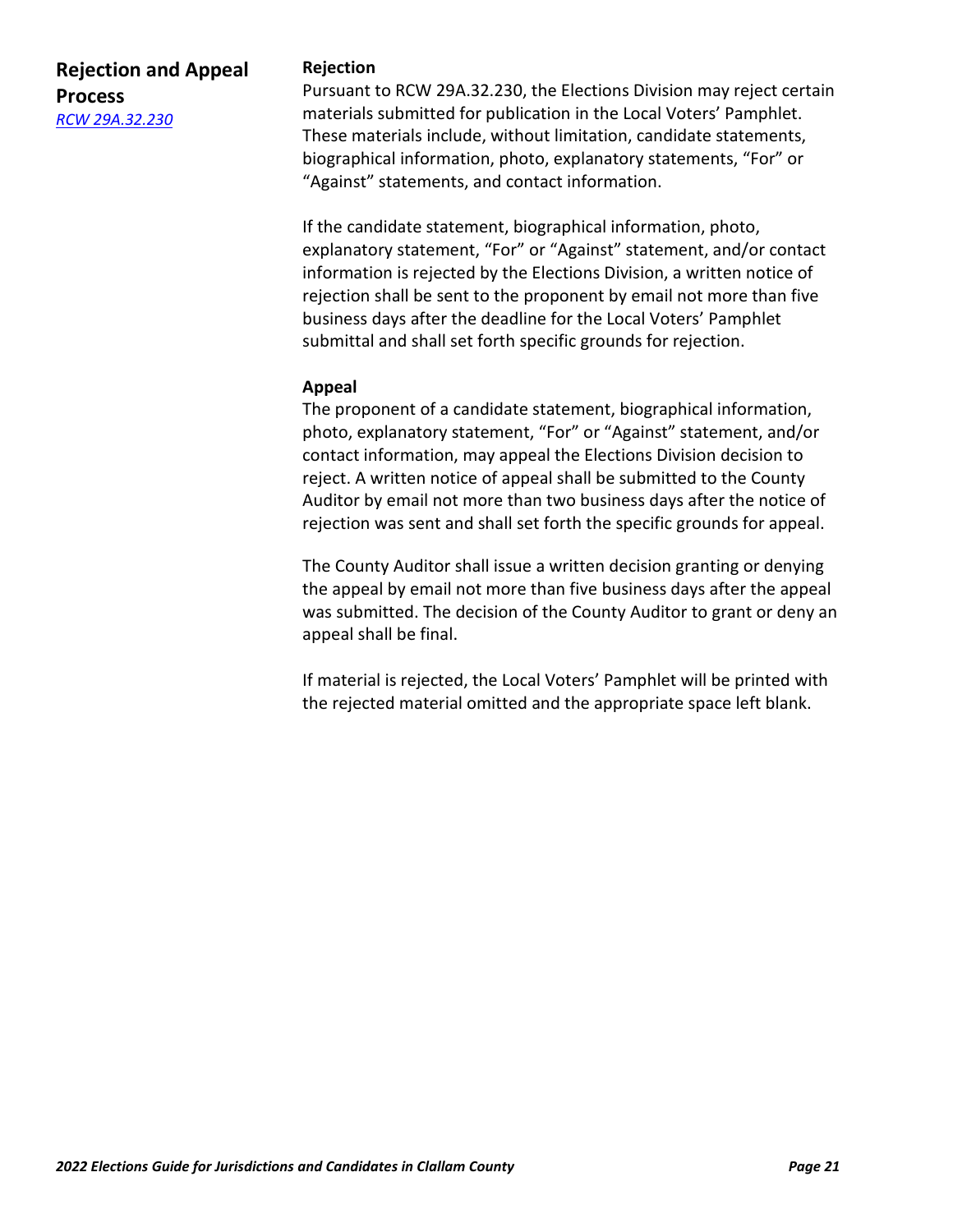## <span id="page-21-0"></span>**Purchasing Election Data**

## **Clallam County Voter and Election Data**

Voter information is available in the form of excel, csv, or tab delimited text files.

Several different types of lists and reports can be requested:

- Active Voter List no history
- Active Voter List with history
- Walking List
- Matchback Data

The Active Voter Lists contain basic voter registration information such as residential and mailing addresses. The Active Voter List with history includes the last election in which the voter voted. An Active Voter List with history for a specific election may also be requested.

The Walking List is a report primarily used by candidates and/or campaigns to "walk the district".

The Matchback Data is a list of voters who have already returned their ballot for the election. This data is available beginning fifteen (15) days prior to the election through certification day.

When requesting voter and election data, the requestor should indicate whether data is needed for voters in the entire county or only within certain precincts or districts.

State law does not allow phone numbers or email addresses to be made public.

#### **How to request voter and election data**

The Voter and Election Data Request Form can be emailed to [elections@co.clallam.wa.us.](mailto:elections@co.clallam.wa.us) This form is available on the Auditor's website: [www.clallam.net/elections](http://www.clallam.net/elections) under the "Request Voter & Election Data" link.

Data sent to you electronically via email is provided at no charge. Fees are charged for data that is provided in print format; see the request form for the latest fee schedule.

If you have questions about the form, please contact the Voter Registration Coordinator at (360) 417-2221.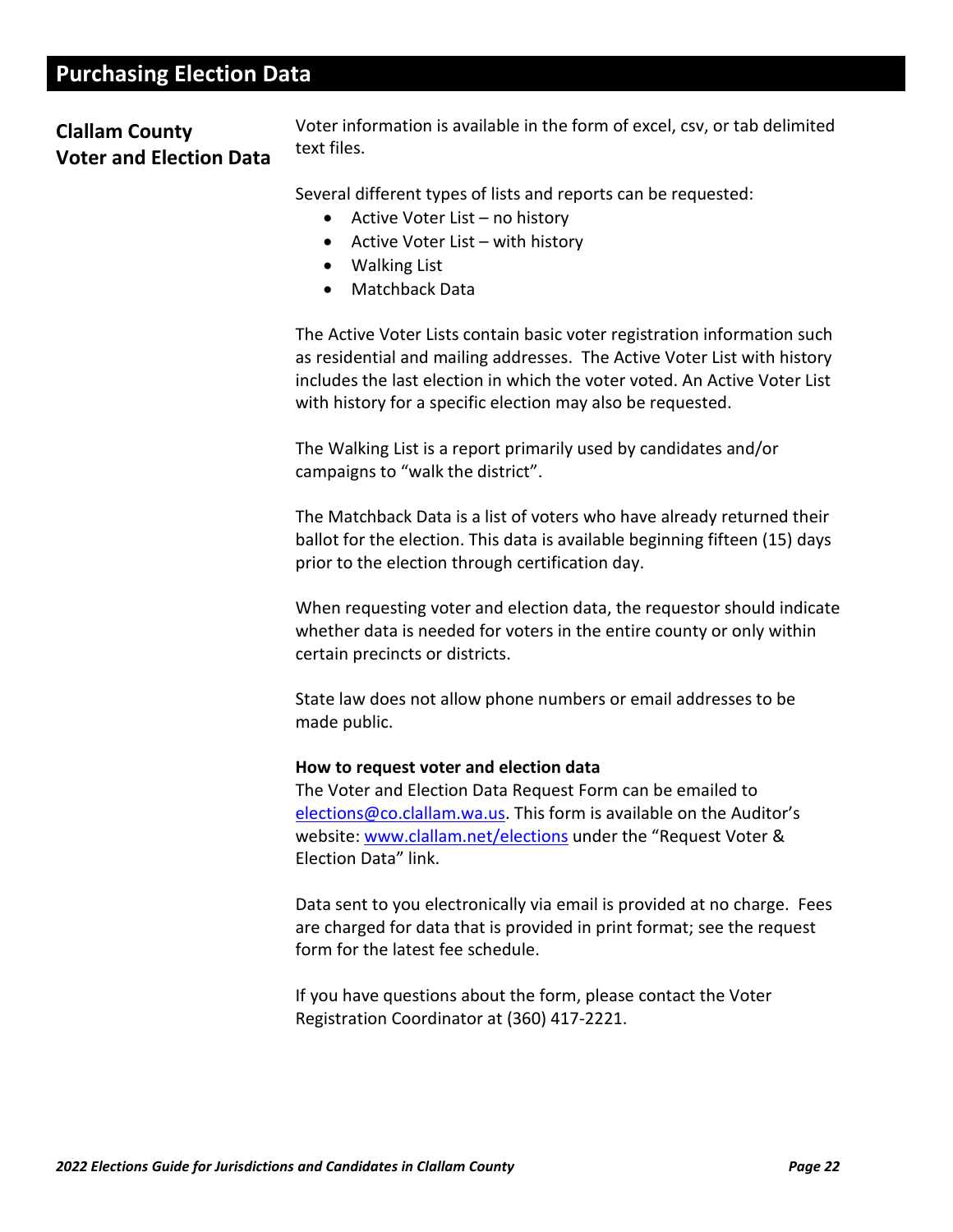## **Restricted Use of Voter Data**

*[RCW 29A.08.720](https://apps.leg.wa.gov/Rcw/default.aspx?cite=29A.08.720) [RCW 29A.08.740](https://apps.leg.wa.gov/rcw/default.aspx?cite=29A.08.740)*

State law establishes rules and restrictions on the use of registered voter data. Voter information may not be used for commercial or other non-political purposes.

[RCW 29A.08.740](https://apps.leg.wa.gov/rcw/default.aspx?cite=29A.08.740) states: "Any person who uses registered voter data furnished under RCW 29A.08.720 for the purpose of mailing or delivering any advertisement or offer for any property, establishment, organization, product, or service or for the purpose of mailing or delivering any solicitation for money, services, or anything of value is guilty of a class C felony punishable by imprisonment in a state correctional facility for a period of not more than five years or a fine of not more than ten thousand dollars or both such fine and imprisonment, and is liable to each person provided such advertisement or solicitation, without the person's consent, for the nuisance value of such person having to dispose of it, which value is herein established at five dollars for each item mailed or delivered to the person's residence."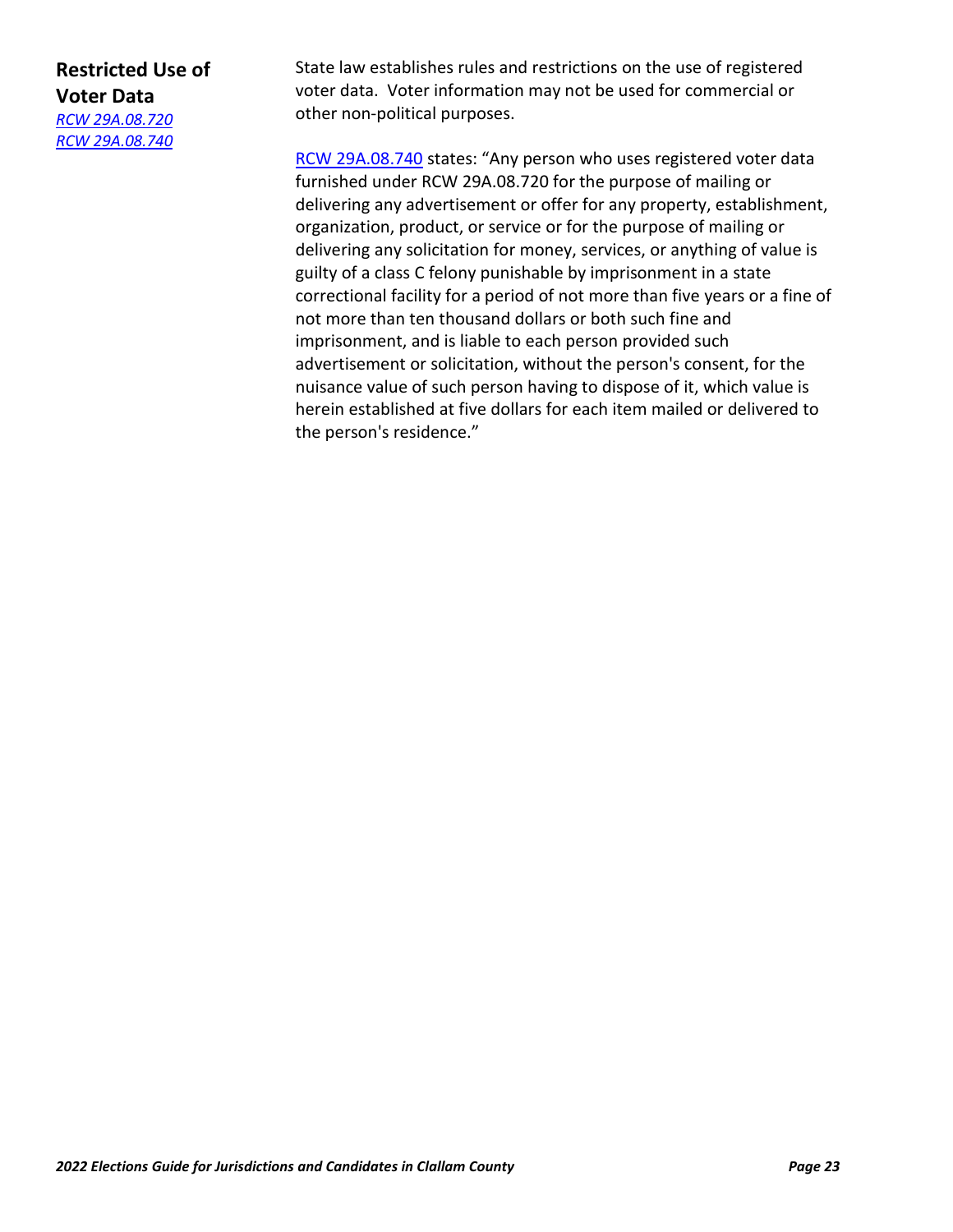## <span id="page-23-0"></span>**Data Request Form Sample**

| <b>Voter and Election Data</b>                                                                                                                                                                                                     | <b>Clallam County Elections Division</b><br>223 E 4th St, Suite 1, Port Angeles, WA 98362                    |  |  |  |
|------------------------------------------------------------------------------------------------------------------------------------------------------------------------------------------------------------------------------------|--------------------------------------------------------------------------------------------------------------|--|--|--|
| Tel: (360) 417-2221 Email: elections@co.clallam.wa.us<br><b>Request Form</b><br>Fax: (360) 417-2312<br>www.clallam.net/elections                                                                                                   |                                                                                                              |  |  |  |
| 1. Print your contact information                                                                                                                                                                                                  |                                                                                                              |  |  |  |
|                                                                                                                                                                                                                                    |                                                                                                              |  |  |  |
| <b>Mailing Address:</b> Mail 2008 and 2008 and 2008 and 2008 and 2008 and 2008 and 2008 and 2008 and 2008 and 2008 and 2008 and 2008 and 2008 and 2008 and 2008 and 2008 and 2008 and 2008 and 2008 and 2008 and 2008 and 2008 and |                                                                                                              |  |  |  |
|                                                                                                                                                                                                                                    |                                                                                                              |  |  |  |
| Elections staff will not disperse political advice or strategy. We will do our best to provide you with any<br>to use the data in the format provided.                                                                             | information we have using the options available below. It is the responsibility of the requester to know how |  |  |  |
| 2. What are you interested in obtaining? (See Report Descriptions on page 2 for more information.)                                                                                                                                 |                                                                                                              |  |  |  |
| □ Active voter list / no history By Household: □Yes □No<br>Option 1                                                                                                                                                                | or Specify Precinct(s)<br><b>Jurisdiction</b>                                                                |  |  |  |
| $\Box$ Active voter list / with history (not available by household)<br>Option 2<br>$\Box$ History of last five elections<br>$\Box$ List specific elections (up to 5):                                                             | <b>Jurisdiction</b><br>or Specify Precinct(s)<br>Ы                                                           |  |  |  |
| Option 3<br>$\square$ Walking List                                                                                                                                                                                                 | or Specify Precinct(s)<br>Jurisdiction                                                                       |  |  |  |
| Option 4<br>Matchback Data (Daily Ballot Returns) (Email Only)                                                                                                                                                                     | Jurisdiction                                                                                                 |  |  |  |
| 3. What format would you like your data in, if applicable?<br>m Excel<br>$\Box$ Tab delimited text file                                                                                                                            |                                                                                                              |  |  |  |
| 4. How do you want your data delivered? (See page 3 for full information on prices.)<br>$\square$ Email (no charge) $\square$ CD (\$25.00)                                                                                         | Paper list (\$0.15 per page)<br>□ Labels (\$0.15 per page) (see payment options)                             |  |  |  |
| 5. Acknowledge and finalize your request                                                                                                                                                                                           |                                                                                                              |  |  |  |
| Electronic orders are not processed until payment is received. Electronic orders not paid for within 5 days will be canceled.                                                                                                      |                                                                                                              |  |  |  |

The Auditor shall furnish copies of voter data as allowed in RCW 29A.08.720. Such data shall be used for political purposes only. See RCW29A.08.740 (page 2) for violations of use.

#### **TERMS OF USE**

By signing below, I acknowledge and agree to the following terms:

- . I certify that voter registration data or any alterations thereof will not be used for any commercial or non-political purpose.
- . I shall exercise due care in the responsibility of securing this data and shall take precautions to prevent its misuse.
- . I am jointly and severally liable for damages incurred from any misuse of this data in my possession or from my distribution.
- . I have read and understand RCW sections 29A.08.720 and 29A.08.740 (see page 2).

| Signature:             |                      |                  | Date:           |  |
|------------------------|----------------------|------------------|-----------------|--|
|                        |                      |                  |                 |  |
| <b>OFFICE USE ONLY</b> | <b>Date Received</b> | <b>Base Cost</b> | <b>Initials</b> |  |